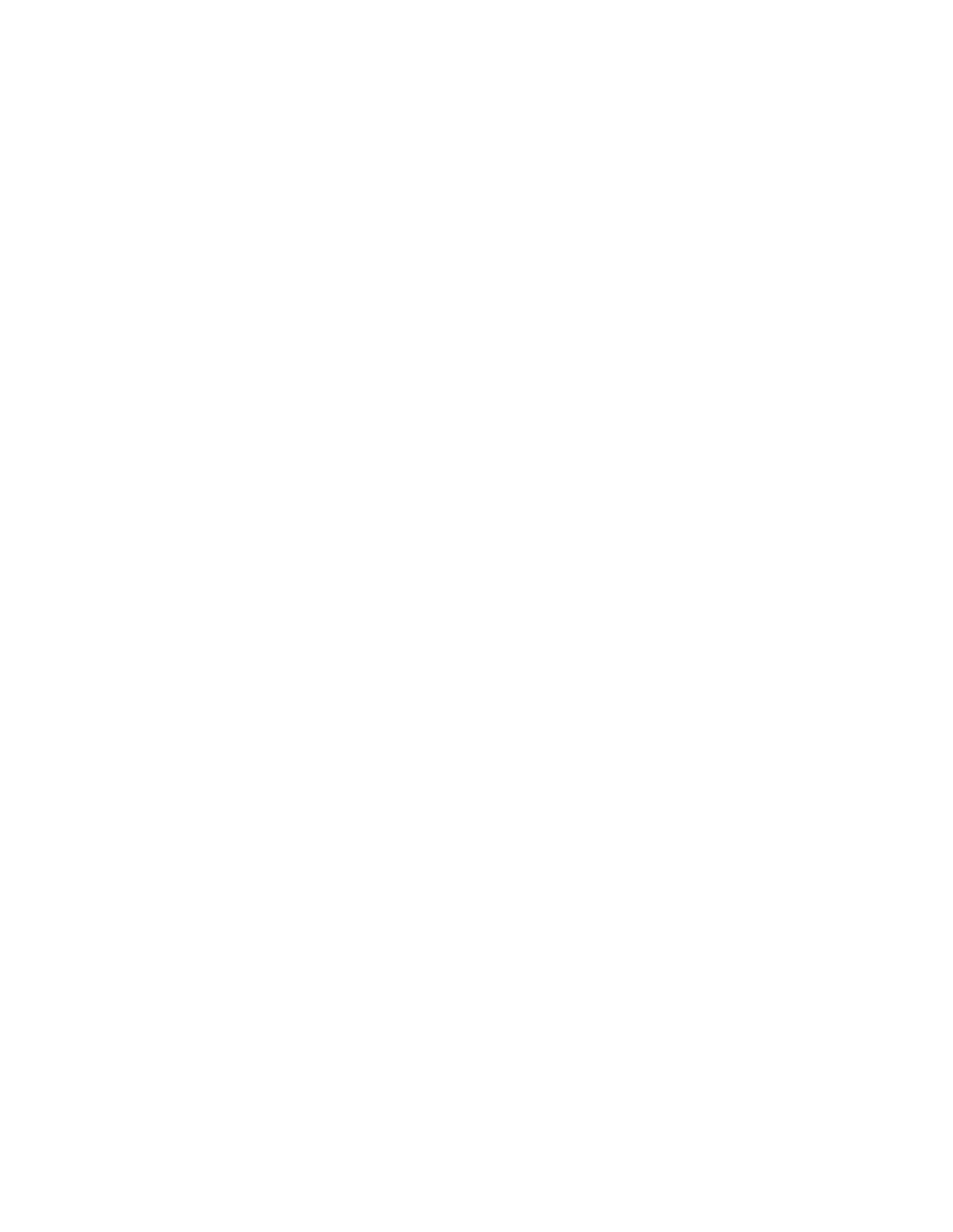## *From the Editor*

Stephen Spitalny

My hope as editor is that *Gateways* stimulates thinking in our readers, that the support we offer to Waldorf early childhood professionals inspires them to something more. When readers respond in writing and share thoughts with us, then the editor knows what speaks to you in our newsletter. The last issue of Gateways included an article on nutrition in the kindergarten, and it led to being contacted by Anne-Marie Fryer Wiboltt. She writes: *I am a Waldorf class and kindergarten teacher in Wisconsin as well as a WECAN regional representative. I read* Gateways *with enthusiasm each time it arrives. Thank you for all your work with the magazine. I especially enjoyed your last article, "Nutrition for Young Children." I too serve a full meal (including sauerkraut) in my kindergarten very similar to what you are serving your children. Last year I published a book [entitled]* Cooking for the Love of the World: Our Relationship to Our Spirituality Through Cooking . . . *In the book I invite the reader to perceive the world as spiritual activity. I 'lift' food out of the material realm of minerals, proteins, fats etc. into the fluidity of life. . . .*

Anne-Marie's wonderful book is full of the experience of food and eating. Of course it has many recipes and much information about growing and cooking techniques, foods and the body's needs, but it also brings to the reader inspiration for appreciating food as gift of nature to the human being throughout the course of the year. Thank you for this artful and wisdom-filled resource! Anne-Marie has a website full of tasty information: www.cookingfortheloveoftheworld. com. Pass the web address on to parents as well.

We have a wonderful issue in store for you (please let me know what you think). We have some news and thoughts from the Waldorf world beyond North America, and practical ideas for activities in kindergarten. A major portion of this

issue focuses on the realm of observing. We have several articles about thoughts and questions on child observation, and being more aware of one's self in the kindergarten. This is the heart of our work. On the one hand, can we truly see the children, both in the moment, as who they are, and get a glimpse of their becoming? And on the other, can we be aware of ourselves, even in the act of observing? Recently published in English, *The Therapeutic Eye: How Rudolf Steiner Observed Children* by Peter Selg (SteinerBooks, 2008) offers insight into this theme as well. Dr. Steiner is quoted in this booklet as saying that the ability to perceive the inner nature and development of children is a precondition for teaching. He also offers suggestions for developing this capacity. This short book has become the study theme for the early childhood faculty at my school this year, and is a valuable resource for all educators.

Many thanks again and again to all who have contributed articles. I hope they will inspire you to write as well. We received more contributions than could fit in this issue, so some articles we received did not find a place in these pages. Apologies from the editor if that is the case, and hopefully you will not be deterred from future contributions.

A reminder: WECAN offers many wonderful books as a resource for working with young children. Visit www.waldorfshop.net/WECAN/ wecan\_books.htm.

Finally, I want to mention that AWSNA's website has been redesigned and is more user friendly. Here is the link to their new webpage of books and other educational resources: www.awsna.org/catalog.

> *Steve Spitalny Santa Cruz, CA Michaelmas 2009*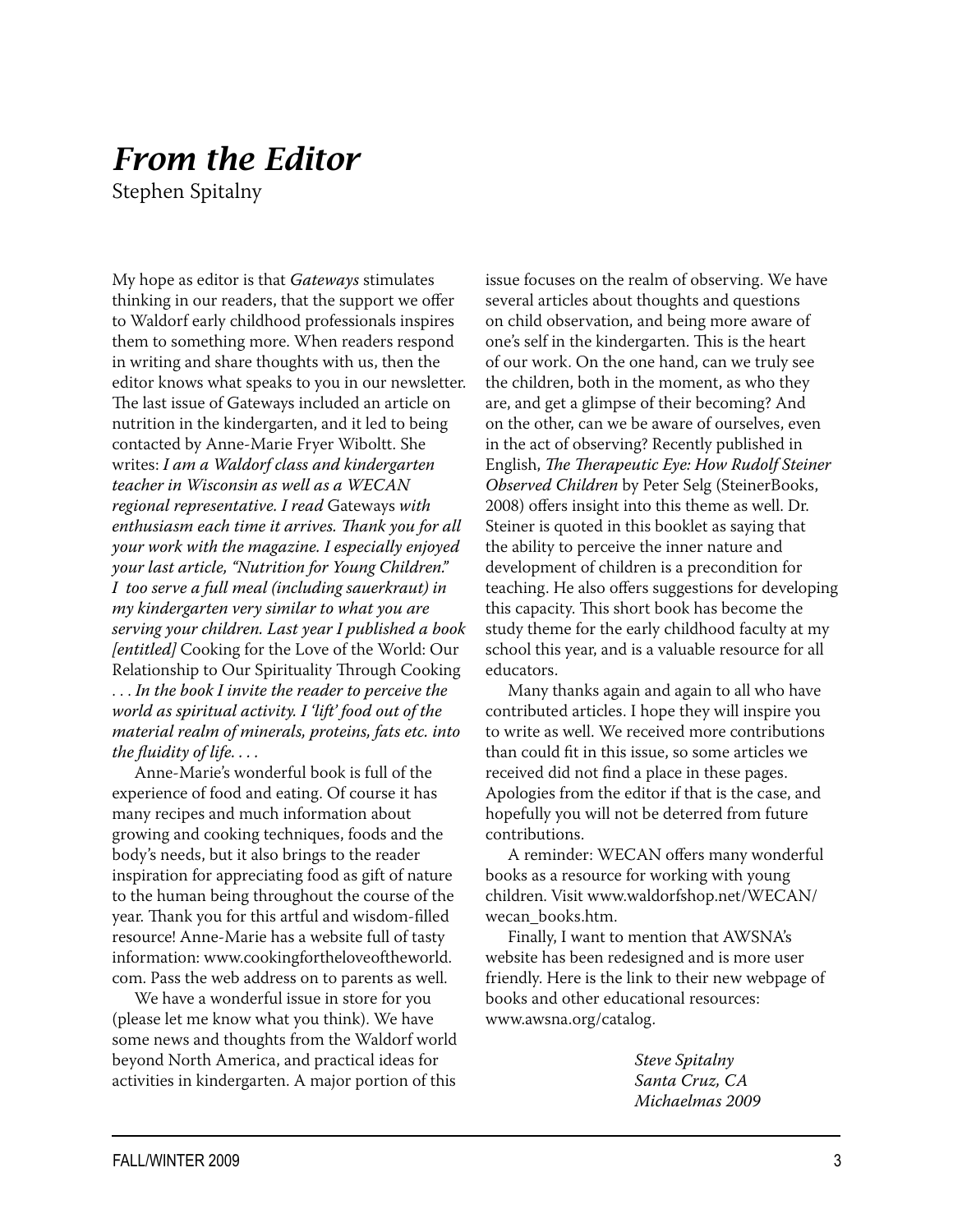# *Developing the Eyes to See*

*Notes from the 2009 East Coast Early Childhood Conference*

• Nancy Blanning

The early childhood educator is sometimes a "magician," a "priestess" or "priest" who sings form into being. This was the opening picture Dr. Gerald Karnow shared with the early childhood educators at the February 2009 East Coast Early Childhood Conference. He described how he had observed kindergarten classes where he saw apparent chaos while the children played. Yet the chaos was highly structured. Within it he could perceive developing organs of interacting groups, mobile flow forms, messes, battles, and intimate relationships developing. When the chaos lost its organization for a moment, the teacher sang a song. The children suddenly moved into a circle and heard a story from which they moved to put the room into perfect order. The children knew just what to do. When he sees this in an early childhood class, it is utter, beautiful magic.

These experiences reminded Dr. Karnow of an image from Rudolf Steiner's lectures, *Cosmic Memory.* A priestess sings to a group of people. They move in relationship to what she sings, and the song deeply impresses itself into those who listen. Something is structured through the song into these human beings. Recalling the thoughts presented from the previous year, Dr. Karnow re-emphasized that everything the children experience in our classes literally forms their physical being—as well as their social and psychical being—for the rest of life. Our intention and responsibility as educators is to connect what the children have brought from the past with lawful activities to form and guide their future. To do this rightly, we must find ways through our inner development to become priestly.

The guidance to achieve this comes to us through spiritual science, Anthroposophy. In the "teaching bibles," *Study of Man* (or *The Foundations of Human Experience*) and *Curative Education* (*Education for Special Needs*), Rudolf Steiner gives a reality-based understanding of the

human being that embraces our spiritual nature as well as the sense-perceptible form. Deeply studying these works gives us common ground for building Waldorf education communities. Through time, humanity has become more distant from the divine worlds. Anthroposophy offers us means to re-establish that connection and to work for redemption of the human being from the materialistic picture that dominates today. This requires conscious study and disciplined will to grasp these ideas and bring them into actual practice. This can give us enormous enthusiasm in perceiving the priestly task of the early childhood educator. Yet, cautioned Dr. Karnow, enthusiasm must be filled with real content. Without content, things become sentimental. The children do not need sentimental educators but ones grounded in spiritual-scientific knowledge.

Our understanding has to be grounded in realizing that the little child is entirely a sense organ standing in a devotional mood to what surrounds him. All experiences are taken in, "eaten," indiscriminately. What the child takes in is consumed and works to structure the body. Not just the physical environment is consumed but also the movement, speech, and inner life of the teacher. Our attitudes and moods, as well as actions, change the child's breathing, circulation, and metabolic functions, the child's whole physiology. We wish to be mediators and creative priests who surround the children with a world worthy of imitation supporting healthy development. Consequently, we must observe what is happening within our own souls.

We must also develop eyes to truly *see* the children. Seeing involves more than the common idea that the human eye is like a camera that creates a visual image. Seeing also involves moving and touching with invisible hands and arms that reach out and touch the world through our gaze. This permits us to identify with and become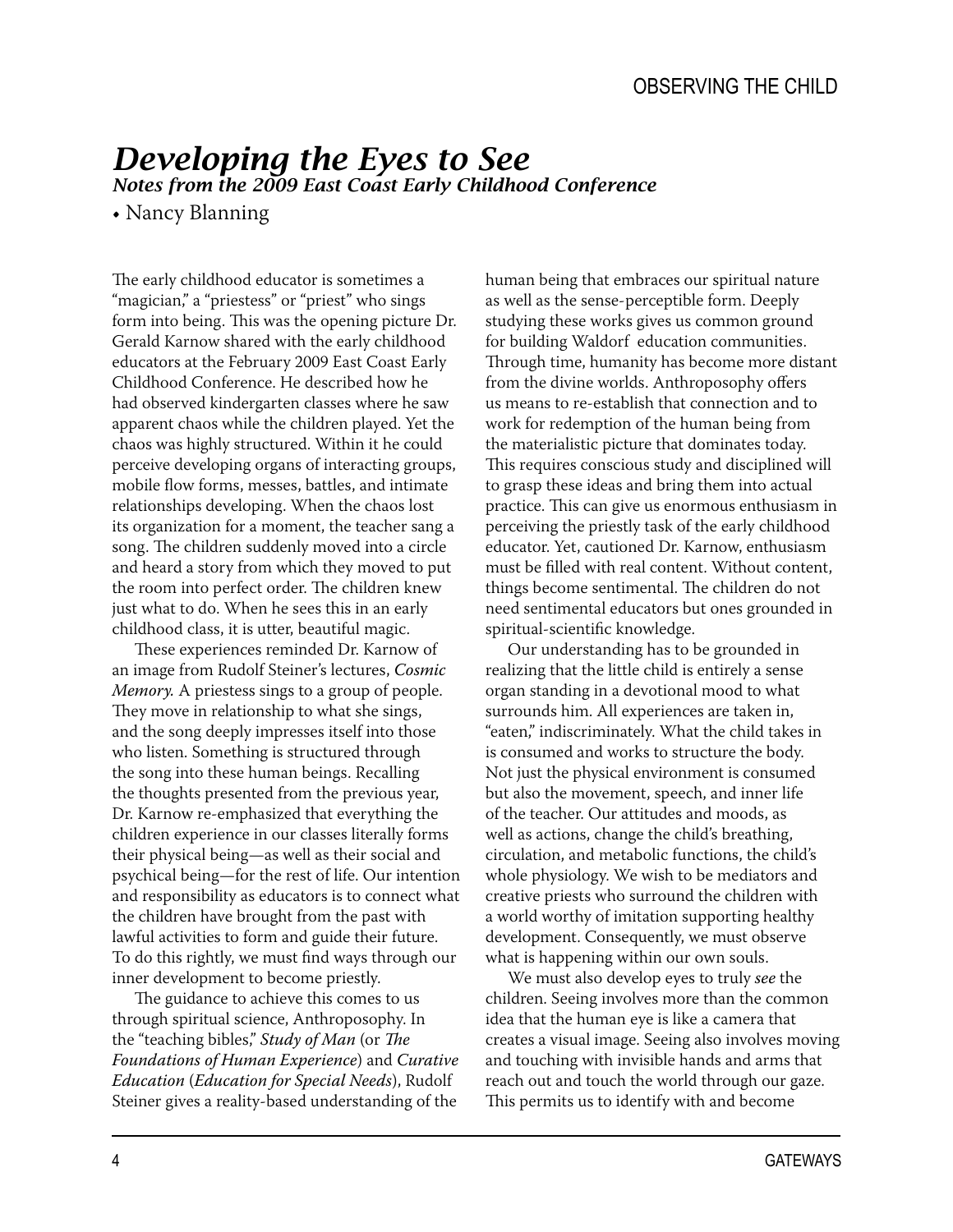one with what we are seeing. The children we direct our interest and attention toward want to be perceived and acknowledged as the true spiritual beings they are. In our seeing, we open and empty ourselves to experience the child as though we were that other human being. This is the kind of communication we strive for. Through our knowledge of child development, we have to provide an environment that draws the children into this relationship with us.

Dr. Karnow now returned to expanding and refining the picture of the young child up to the change of teeth. Rudolf Steiner emphasized repeatedly that etheric forces in the child are dedicated to physical growth rather than thinking consciousness up to the change of teeth. The same etheric forces, through which the child grows, are liberated at the change of teeth to be available for thinking. (See Steiner and Wegman, *Fundamentals of Therapy*, Chapter One.) The ability to intentionally direct attention and consciousness is not at the child's disposal before this point. Rather, the body grows and changes and consciousness emerges in three stages from birth to about age seven (see Lievegoed and Schoorel for further description of these phases). Consciousness and attention are still body-bound in young children, as is their behavior. We must have an accurate picture of how development unfolds in order to observe what is typical, healthy development in a child and what is not.

Rudolf Steiner divided human development into seven-year periods—birth to seven years, seven to fourteen years, fourteen to twenty-one and then each of these periods is subdivided into three parts. Each state results in the development and birthing of a particular aspect of the human being. The time we are essentially concerned with is birth-to-seven and its three divisions. Within these one-third divisions, certain aspects will lawfully arise if the child is developing in a healthy way. (These stages were described in detail in the Fall/Winter 2008 issue of *Gateways* in "Living and Working with So-Called Difficult Children," part 2.) If we know the nature of each of these segments, we will know what is appropriate to ask of the child at each stage. If we demand activities too early, we can cause etheric damage.

We can see how the child is being affected by

the environment through watching how the child responds to what we do. If we see that certain organic, physiological events have not happened, we cannot demand that the child perform intellectual activities without damaging the child's physical body. This is the kind of *seeing* that we are striving to develop within ourselves.

Development in the first seven years proceeds from the head downward through the nerve-sense system. In these years we see growth and changes in the physical body accompanied by changes and development in the child's consciousness. The child "communicates" its development to us through changes in body and behavior rather than in words or intentionally directed deeds. In understanding the right kind of communication at these stages, we can come to judgment of how development is progressing.

Dr. Karnow went on to characterize the changes in consciousness and awareness that correspond with these one-third segments. A baby in arms, for example, is caught in the human warmth relationship with the mother, not with external objects or people. From birth until this time, the child is intimately bound to the organization of the mother and needs to be nourished in her own etheric formation through this connection. Everything of the body is round and "head." As consciousness gradually emerges during the first seven years, it shows itself as a purely reflective or mirroring consciousness. At about two years and four months, the etheric formative forces are freed from the head. Physically the head features are becoming more defined and pronounced. In behavior, this change is also marked by the child completely mirroring its environment through imitation. This stage marks the beginning of cognitive intelligence.

The middle period from two and four months through about four years and eight months begins relationship formation. Forces are freed that permit relationship to develop with others besides just the mother. Social development begins. This is the sphere of feeling life, demonstrated physically through the development of the rhythmic system. The head form now recedes and we see a change in the trunk through separation of the belly from the chest. Imitation here is based on relationship, and social and emotional intelligence begins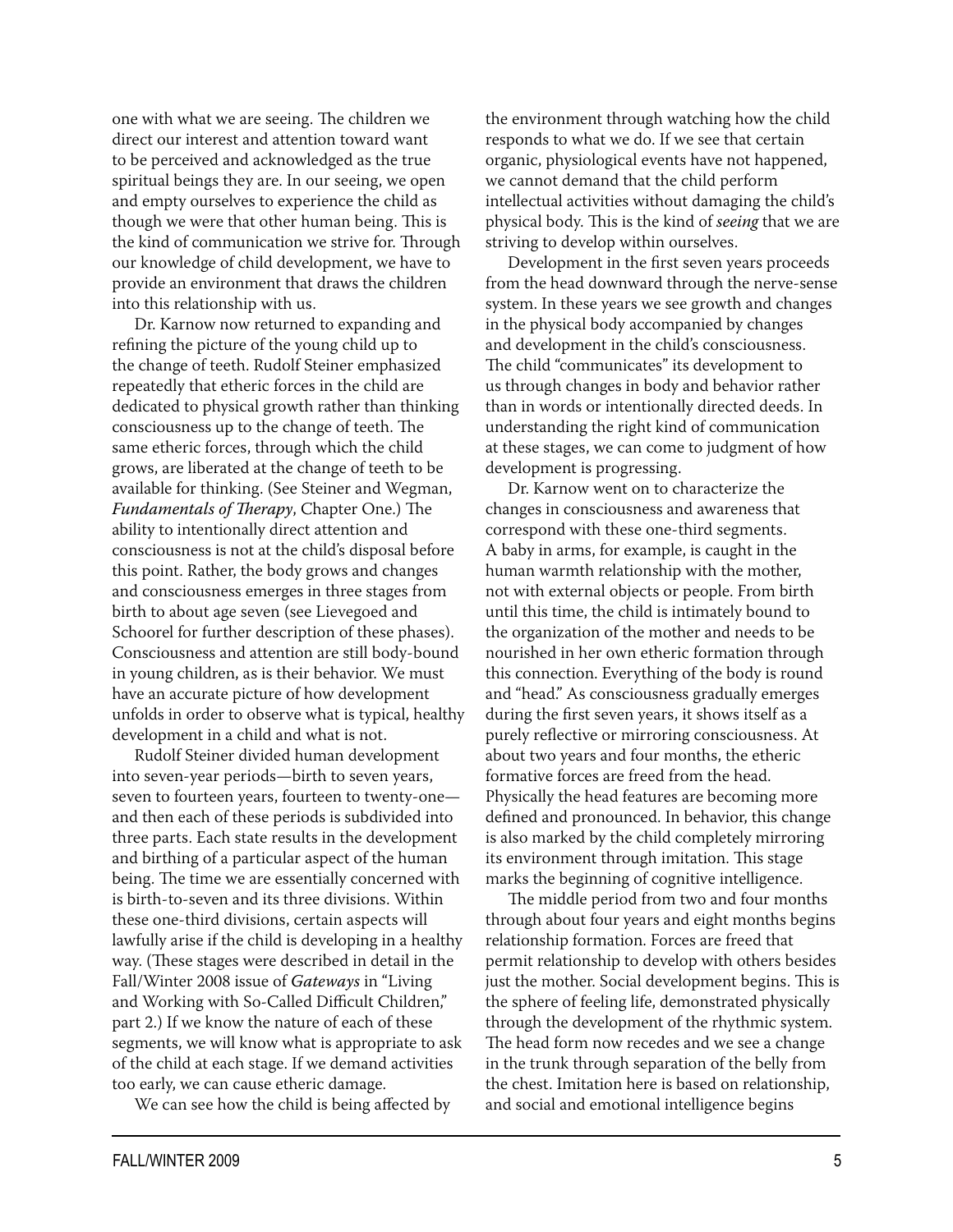development during this phase.

In the last stage the limbs lengthen. Willing aspects of the body are freed from the metaboliclimb system and are available for doing things. The child physically becomes long and dangly. The child moves from the rounded aspect of the first third to a more linear form. Play becomes much more goal directed. Objects do not matter so much for what they are themselves but for what they can be made into. This can be called limb and skills intelligence.

Children will go in the environment to what they need. It is our responsibility to provide the right environment which allows and supports these developmental stages to be explored. Observing where and how the children interact with the environment and play helps us read the developmental stage of the child.

Uniting these observations with the other things we notice brings us to child study. In child study, we never want to judge. We do child study only to deepen our insight into knowing what to do that is helpful for the child. Treatment, for the doctor, comes out of understanding the problem; inherent in the diagnosis lies the remedy and treatment. This is true for the educator as well. We strive to understand the dynamics of the child physical development and outer form, outer movement, inner soul movement, social behavior, and so on—so we can understand and help.

One dynamic we can use in our observation for child study is between round and linear. The nerve-senses system is linear and deadened. Through the nature of the nerves, we are able to have consciousness. Children with very awake consciousness are often thin and pale, and vice versa. The nerve-sense system predominates and intellectual precocity will probably be seen. Dr. Karnow described a child of this nature who was quiet and observing, not interacting. She was having difficulty placing herself into relationship with the world. In its furthest extreme, this inclination leans toward autism.

On the opposite side is the metabolic-limb system, the blood pole. A child Dr. Karnow described here was one who was short, compact, and ruddy, and also very active and prone to bumping. Everything was a little overdone in a "hysterical" reaching out to others. Here there

is excessive working of the blood so behavior is uncontained.

In both of these cases, if the inclinations described proceed into the future, we can anticipate problems for the child. How can we bring nerve activity to cool the blood? We bring conceptual activity and love. How do we bring life to a dead nerve? We bring blood activity to balance the excessive nerve dominance through enthusiasm and love. The particulars of how to do this are ours to discern. Our profound interest in the child will lead to the details of what to do with these two gestures of cooling and warming. When we remind ourselves that everything we do as educators affects the physiology of the child, we can know that what we offer can truly provide healing to such out-of-balance inclinations.

The blood and nerve poles are brought into connection through our breathing and feeling life. To learn how to activate the breathing needs to be part of our training. Educators become soul artists in learning how to appropriately speed up or slow down the child's breathing. Through doing this, Rudolf Steiner was literally able to change the physical body of his student, Otto Specht. At the beginning of his talks, Dr. Karnow gave the picture of the kindergarten class during free play. When the children engaged in "chaotic" play and then found the way to order—in this case through the priestly singing—their breathing changed. At first the room felt like "a stable" and then it felt like "a church." Increasing breathing emphasizes the blood pole and slowing it down leads to wakefulness and consciousness, the nerve pole. We are in control of this and can use this insight to the children's benefit.

Dr. Karnow concluded by saying that we need to carry in ourselves the following statement from *Fundamentals of Therapy* in our blood and our hearts:

*These forces functioning in the ether body are active at the beginning of the human being's life on earth—most distinctly during the embryonal period—as the forces of formation and growth. During the course of earthly life a portion of these forces emancipates itself from this occupation with formation and growth and becomes forces of thinking, just those forces*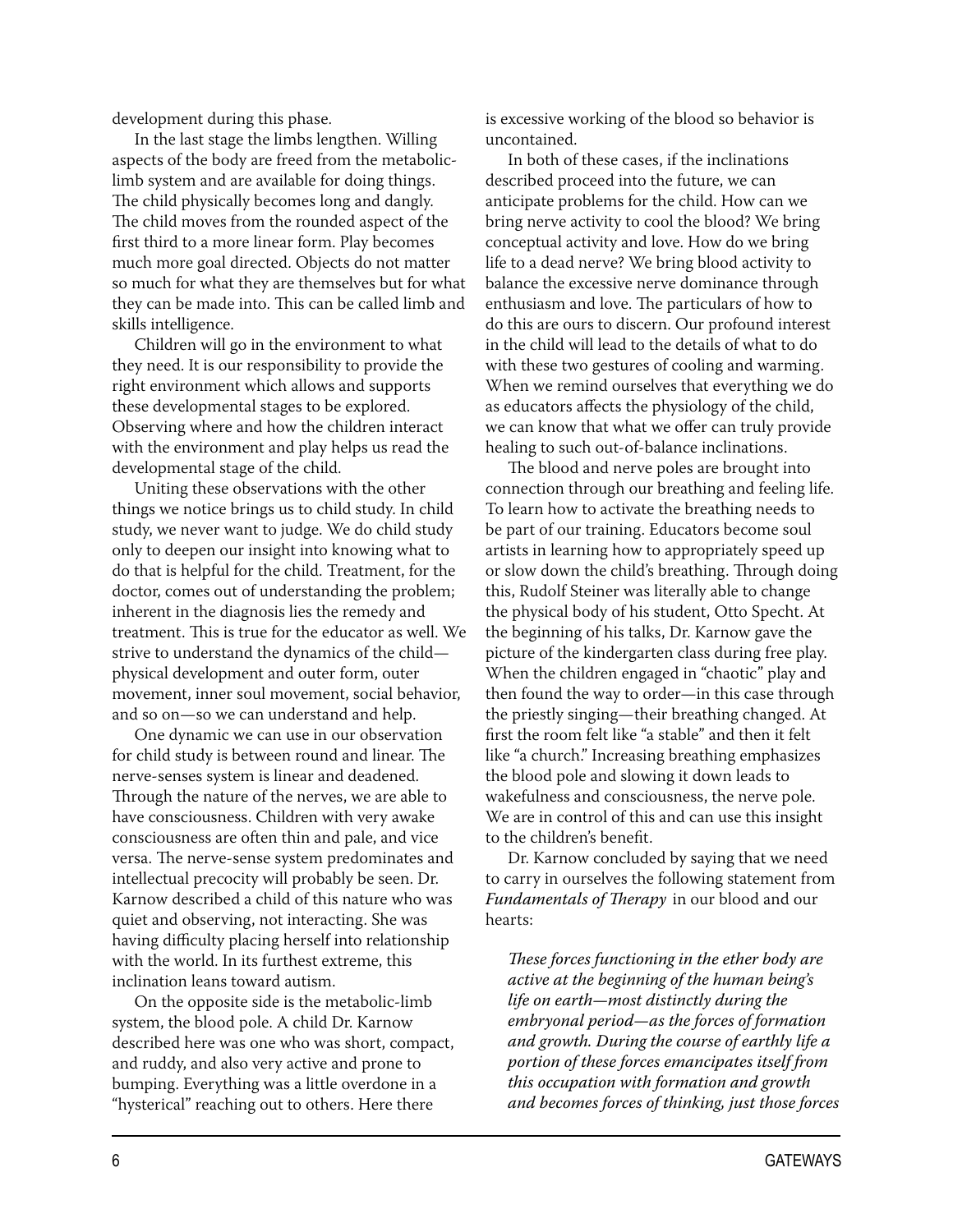*which, for the ordinary consciousness bring forth the shadowlike world of thoughts.*

*It is of the utmost importance to know that the human being's ordinary forces of thinking are refined form and growth forces. A spiritual element reveals itself in the forming and growing of the human organization. And this spiritual element then appears during the course of later life as the spiritual power of thought.*

*This power of thought is only one part of the human capacity for form and growth that weaves in the etheric. The other part remains true to the purpose it fulfilled in the beginning of the human being's life. Only because the human being continues to evolve even when his form and his growth are advanced, that is, when they are to a certain degree completed, does the etheric spiritual force, which lives and works in the organism, appear in later life as the power of thought* (Steiner and Wegman, Chapter One).

What we see in children's behavior arises out of the form of the body. To understand behavior, we have to look at the body, not with outer eyes, but stopping midway to read its form. We learn to know that there is meaning in every form. Our attentive observation will lead to understanding the dynamics at play within the child. The soul and spirit create the body and then emerge out of it step-by-step. The life forces, which formed the body, offer themselves first. Only when these forces do emerge, allowing consciousness, can we do thinking activities with the child.

Dr. Karnow urged us to work together and share our observations. Then we will develop "seeing" reality with multiple dimensions. There is the child's outer form with physical dimensions. There is also the inner form with soul dimensions, as well as the psychological dimensions of thinking, feeling, and willing. It is necessary to also perceive the spiritual dimension. How is the child striving to incarnate? To learn this, we must truly *see* the child in these multi-dimensional ways to dialogue with his or her being.

#### **References**

Lievegoed, Bernard. *Phases of Childhood*. Edinburgh: Floris Books, 2005.

- Steiner, Rudolf. *Cosmic Memory.* Blauvelt, NY: Garber Communications, 1987.
- Steiner, Rudolf and Ita Wegman. *Fundamentals of Therapy*. Spring Valley, NY: Mercury Press, 1999.
- Schoorel, Edmund. *The First Seven Years: A Physiology of Childhood*. Fair Oaks, CA: Rudolf Steiner College Press, 2004.

**Nancy Blanning** *has been teaching in Waldorf Early Childhood for over 25 years. She has worked the last nine years as the therapeutic support teacher at the Denver Waldorf School. She is recently completing a semester back in the kindergarten full-time to "recalibrate" herself and have fresh experience of the children. This has only increased her dedication to protecting children's right to a less complicated, more health-providing early childhood. She is also a teacher trainer, mentor, and remedial consultant to other Waldorf schools, as well as a WECAN board member.*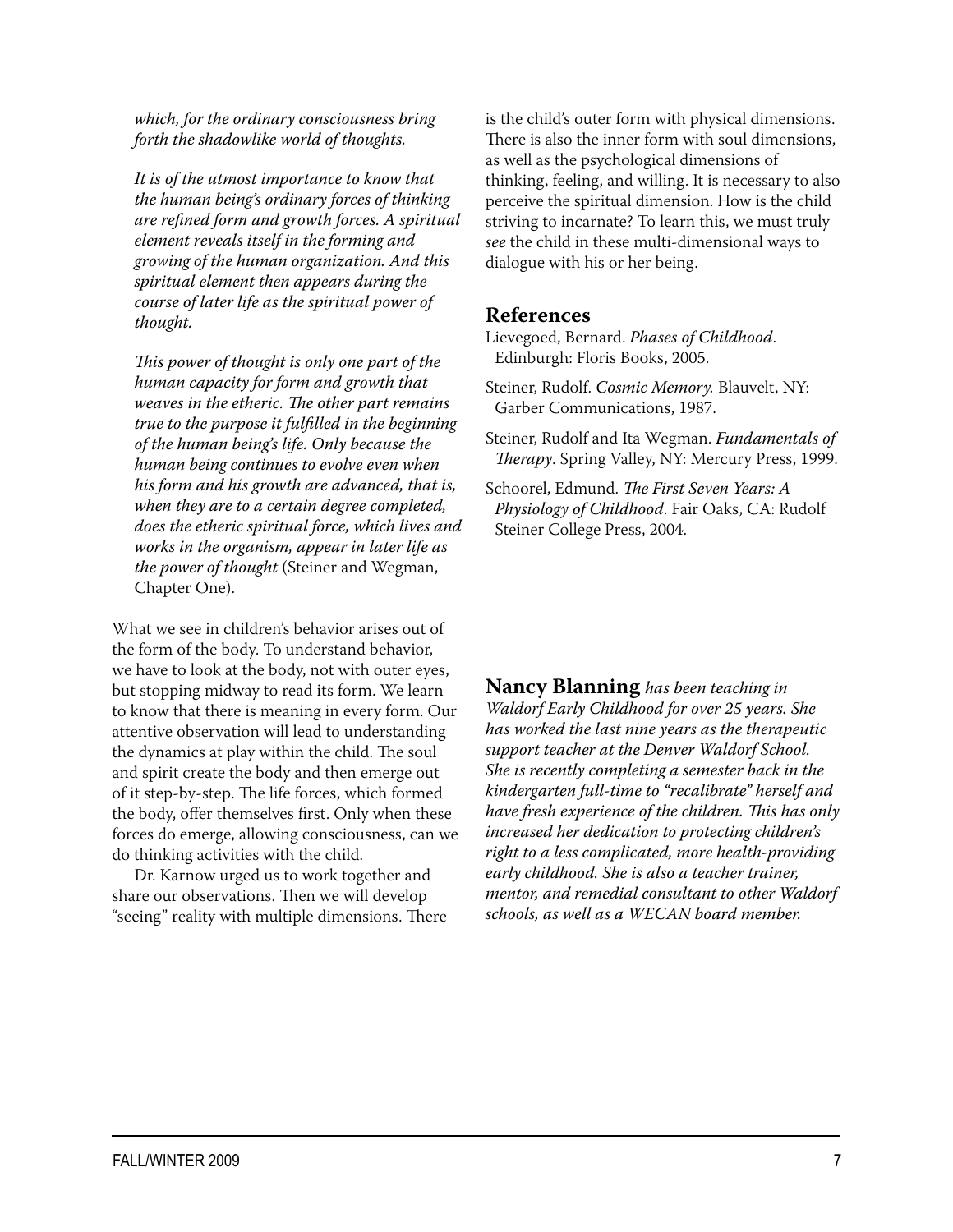# *A Contemplative and Reflective Format for Early Childhood Study*

• Laurie Clark

*It will indeed come to be for us a necessity That we observe the children day by day And also exercise in ourselves day by day Control of our own thought and feelings. Every child has a subtle perception Of whether the person looking after him\* Or teaching him is inwardly equipped in her soul. The child's well-being depends to a great extent On what is growing and developing in the inner soul Of the person in charge. Develop your keenness of observation; Nurture the powers of your inner Being; Develop vitality of thinking;*

*Depth of feeling, strength of willing.* —Herbert Hahn

\*Replace the words "him" and "her" with "her" and "his" as appropriate.

This verse is an amazing one to contemplate when beginning to look into the world of child study. It is so very interesting that Herbert Hahn would emphasize that the child's well being depends upon the inner striving of the teacher. It is true that when we try to understand and contemplate the child, we are immediately faced with the question of whether we can find the mood of soul that is needed so that genuine perceptions can be born in us and give us the possibility to accompany the child on his or her journey—the child who is, as Henning Kohler so eloquently states, "the guest looking for the way."

What do we need to overcome in ourselves in order to come closer to the child? How can we develop the selflessness that is necessary to begin to recognize the original intentions of the child? Original intentions have to do with the essence of the will in each individual child and the resolve to incarnate and integrate the heavenly into the earthly with the help of higher powers. The original intentions that we all carry shine above

each one of us as a star guiding us on our way. The Three Kings followed the most radiant star to find the Christmas child and bring their sacramental offerings. Rudolf Steiner stated in a lecture on the three Magi, "To be led by a star means nothing else than to see the soul itself as a star." How can we find in ourselves the sacramental reflection in order to be led towards recognition of the child's star? What gifts will we have to offer?

Some of the first questions that the teacher may ask herself upon meeting a child are "Who are you? What do you bring? How can I be of service to you?" This is the initial moment when a different type of hearing is required. A non-judgmental objectivity is required, and an offering of attention with reverence needs to open in the heart of the teacher. All naming and psychologizing of symptoms and behaviors must be laid aside in the mind and soul of the teacher so that the inspiration waiting to be heard behind all of this can be recognized. An awakening capacity of pure listening is planted as a seed in the heart of the educator. When there is utter attention and deep interest from the teacher, the possibility that leads towards the sacred door is opened into the destiny of the other. This is done as if trying to listen to what the angel of the child could be revealing to us at this initial, profound moment.

After this initial gesture of listening has taken place, then a picturing of the child can be developed. Often the children who come to us have obstacles on their life path and are calling to the teacher for their unconditional help. Observing a child and sharing these studies in a group process with those who also hold concern and interest can weave together a picture. When sharing the picture of the child with a group of teachers who are willing to work in this way we may be able to create conversations that may lead to an opening that leads to a healing response. A complete physical description of the child is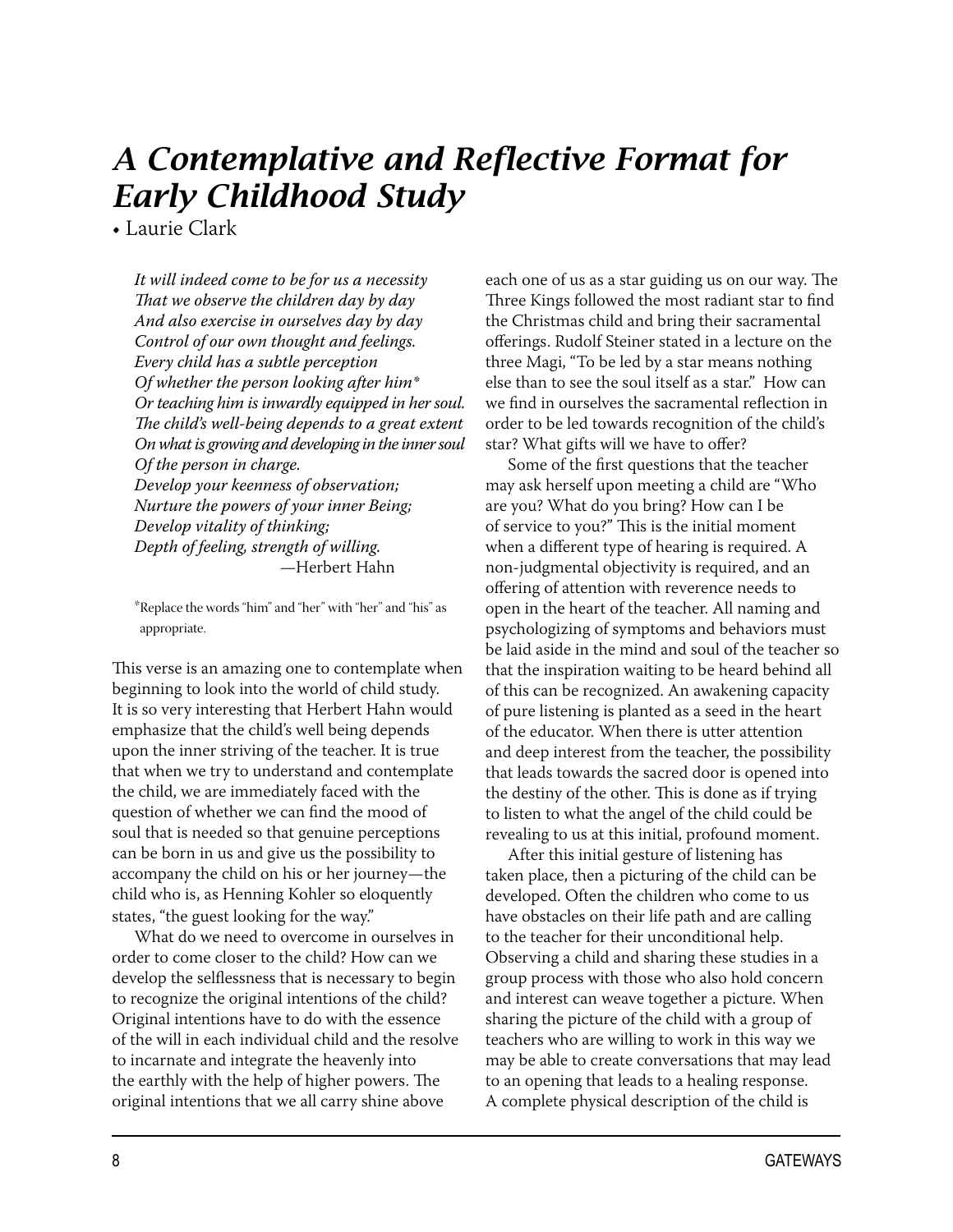a helpful place to begin. Often when observing a child in this way details are noticed that serve our understanding of the child. In Lecture Ten of *Education for Special Needs*, Rudolf Steiner indicates that through the intensive study of the physical configuration of the body, characteristics of soul are revealed. The importance of taking deep interest in the physical description of the child with an absolute "devotion to little things" is enthusiastically emphasized by Steiner. He says, "We must not omit to cultivate this interest in very little things. The tip of the ear, the paring of a finger nail, a single human hair should be every bit as interesting to us as Saturn, Sun and Moon." Each detail of the child is an important aspect in the unfolding of the study. Can we observe in such a way that after we watch the child move, we can imitate the movement, feel it in our own body, and begin to sense and experience what it feels like to be that child? Looking from the outside and observing the child, and then bringing what is seen into one's own experience, may guide us to an insightful understanding and lead toward therapeutic steps. Paying special attention to the behaviors that occur at particular times, to play, transitions, speech, and social relationships, reveals various aspects that help to gain a wider perspective.

If the teacher is able to have a conversation with the parents, then there is more information that can add to a comprehensive view of the child. It is always interesting to know as much as possible about the sleeping and waking life of the child. These two thresholds hold many mysteries and give hints about the constitution of the child. Is the child a restless and a light sleeper, or does she sleep so soundly that she is hard to waken? Is she chirping like a little bird and happy in the morning ready for breakfast upon waking, or edgy, nervous, and unable to eat until later? The kind of sleep a child has or does not have deeply affects how her day is lived out. Nutrition is also a key factor in the behavior and energy of the child and can be of significant importance. Another area of observation that is important to pay close attention to is the four foundational senses. The realm of the senses is too comprehensive to explore in this brief article but is well worth the effort to gain a basic understanding

in consideration of the child. The pregnancy and birth as well as the developmental milestones in the child's life are also important parts of the study to consider.

After this kind of study and observation in one session of child study, it is advisable to continue with a second session in a few days or a week at the most. The picture can then be taken into our sleep life and be woven into a deeper transformed understanding. "Sleep is the little brother of death," it is said, and if we can bring our thoughts of the child into sleep with us into the spiritual world, asking for inspiration from the child's angel on behalf of the child, we again are striving towards another kind of hearing. To create a "hallowed" space in ourselves, a sort of inner manger where the birth of the child's being can find the way to us, creates a kind of reversal in the inner life of the teacher. The teacher can let go of the information that has been gathered about the child, stop thinking about it, and open toward the echo that lives out of the world of sleep. As described in the first step, there is a gesture from the teacher of attentive listening upon meeting the child, with an awareness and hope that the angel of the child may reveal a picture as a seed planted. Impressions and inspirations that arise out of sleep then may be a flowering of this seed that can be received as a kind of heart offering laid out for the child.

The second session can begin with sharing impressions and imaginations of the child that came out of this work in sleep life. Then the biography and developmental milestones of the child can be studied. The reason the biographical information is not shared before this time is that it sometimes tends to color the picture of the child so strongly in our minds that it may affect the open-mindedness needed during the descriptive study and the sleep work. It may cause us to jump to conclusions too soon before receiving and penetrating our observations. Assessments or screenings that have been done can be presented along with the child's drawings. Then the many threads that have been gathered are woven together into a tapestry that may have the possibility of leading the teacher to what Henning Kohler calls true "inner accompaniment."

Suggestions and ideas are discussed, but it is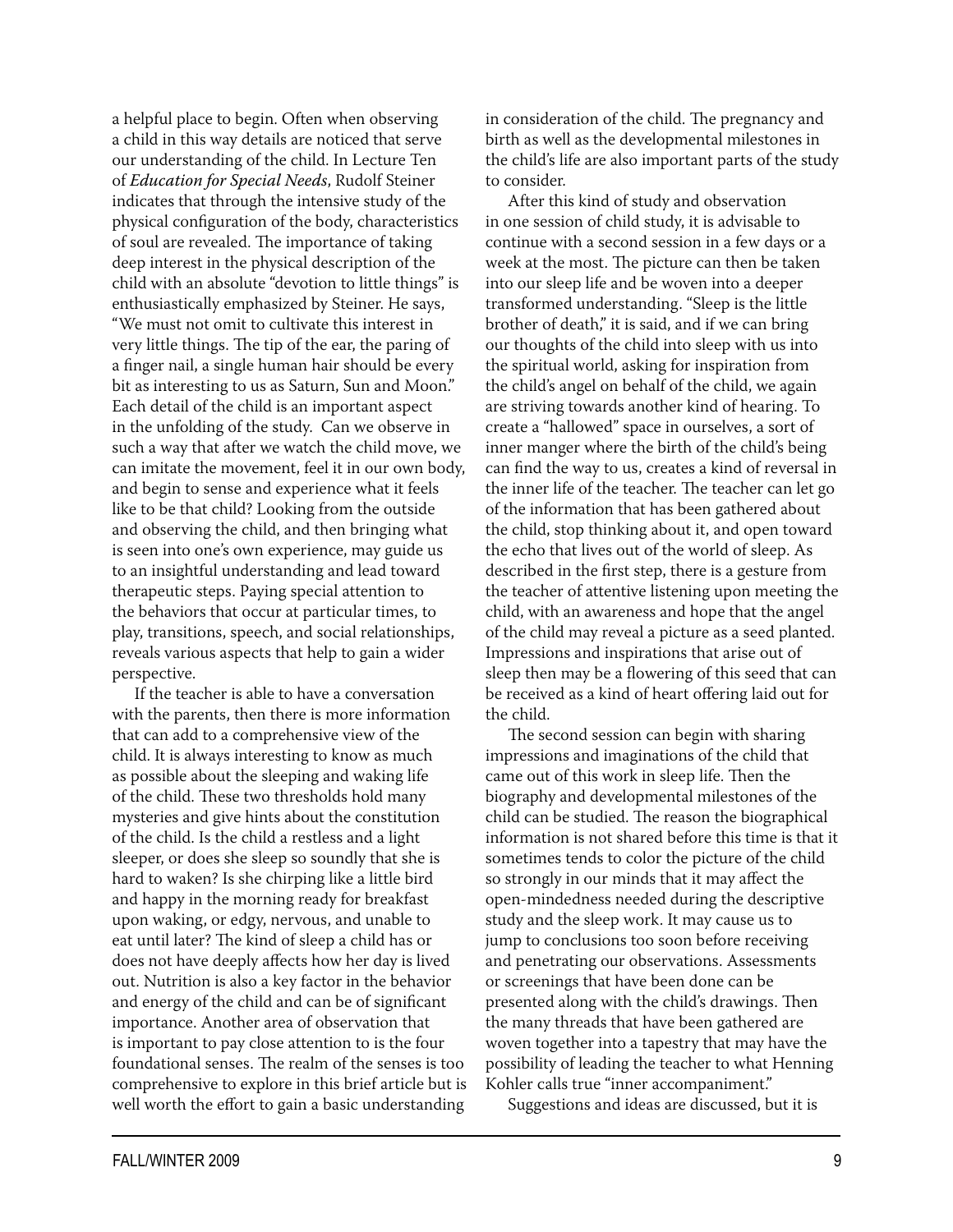realized that there are no definite solutions. It remains a continual process as the teacher stands by the child in a revived and renewed approach. Sometimes, there are no suggestions or ideas, but that is not the determining factor to success in a child study of this kind. Perhaps success lies in the inner effort of those involved in the study to stretch their own being to make room to really try to know the child, and out of this a new understanding can arise.

Perhaps the purpose of the child study is to offer unconditional love to the child. Through our own endeavor to change and transform ourselves and our capacities, the "star" of the child begins to shine inside of us. It is through this activity of grace that we gaze back at the child with "different" eyes that allow the child the mobility and flexibility to move and change.

# *Child Observation*

• Angela Michel

The Teacher's Daily Prayer *Loving father, please help me to completely obliterate myself as far as personal ambitions are concerned so that Christ can make true in me the Pauline words 'Not I but the Christ in me' so that the Holy Spirit may reign in me. This is the true trinity.*

—Rudolf Steiner

Make me empty of noise, fear, prejudice and any form of projection that obscures my seeing what there really is. Do not allow me to imprint my interpretation and judgment on to the imagination of the child before me. Let me stand in the right place, not too close to see only a partial picture, not within the magnetic ring of reaction, not too far to see clearly and with focus and not so far as to wash over the truth. Let me stand where I can clearly see the whole child. Let me be selfless.

Now, please fill me with light to see by, let me stand under your light and understand, fill me with the love that seeks nothing for itself and allows the one it looks at to be entirely free, so that the Holy Spirit may truly reign in the teacher.

Now, having found the right place to look

#### **References**

Köhler, Henning. *Difficult Children: There is No Such Thing*. Fair Oaks, CA: AWSNA, 2003.

Steiner, Rudolf. *Education for Special Needs: The Curative Education Course*. London: Rudolf Steiner Press, 1998.

\_\_\_\_\_\_\_\_\_\_. "On the Three Magi," in *The Festivals and their Meaning*. London: Rudolf Steiner Press, 1981.

**Laurie Clark** *has been a Waldorf kindergarten teacher for over 25 years and currently works at the Denver Waldorf School. She is also a conference presenter, a teacher trainer, and a mentor. Recently she coauthored a book with Nancy Blanning entitled* Movement Journeys and Circle Adventures.

from, having been granted the light of love to see, to understand, let me trust in your guidance to accompany the one I look at responsibly and with the inspiration to give the right sustenance.

You all have been given guidelines towards child observation. For a matter of months now, you have shared study sessions through which you may now hold a view of the child as the picture of an unfolding process, the process of a singular unique spirit, a spiritual being taking hold of its earthly body. This describes a one-time, never-tobe repeated meeting and mingling of the materials of the earth with the most particular needs of the supernatural world. If you turn your gaze on the being of a child, you therefore gaze upon someone who is entirely unique. Among all the myriads of cosmic expressions of "being," the child before you is the only one of its kind. To become conscious of this commands respect in the very act of looking, of beholding.

So, see the child's body as the living and working of the spirit into the world. Then it matters, comes to matter, matters greatly whether the head is small or large, rounded or angular; whether the hair lies soft and shining, or heavily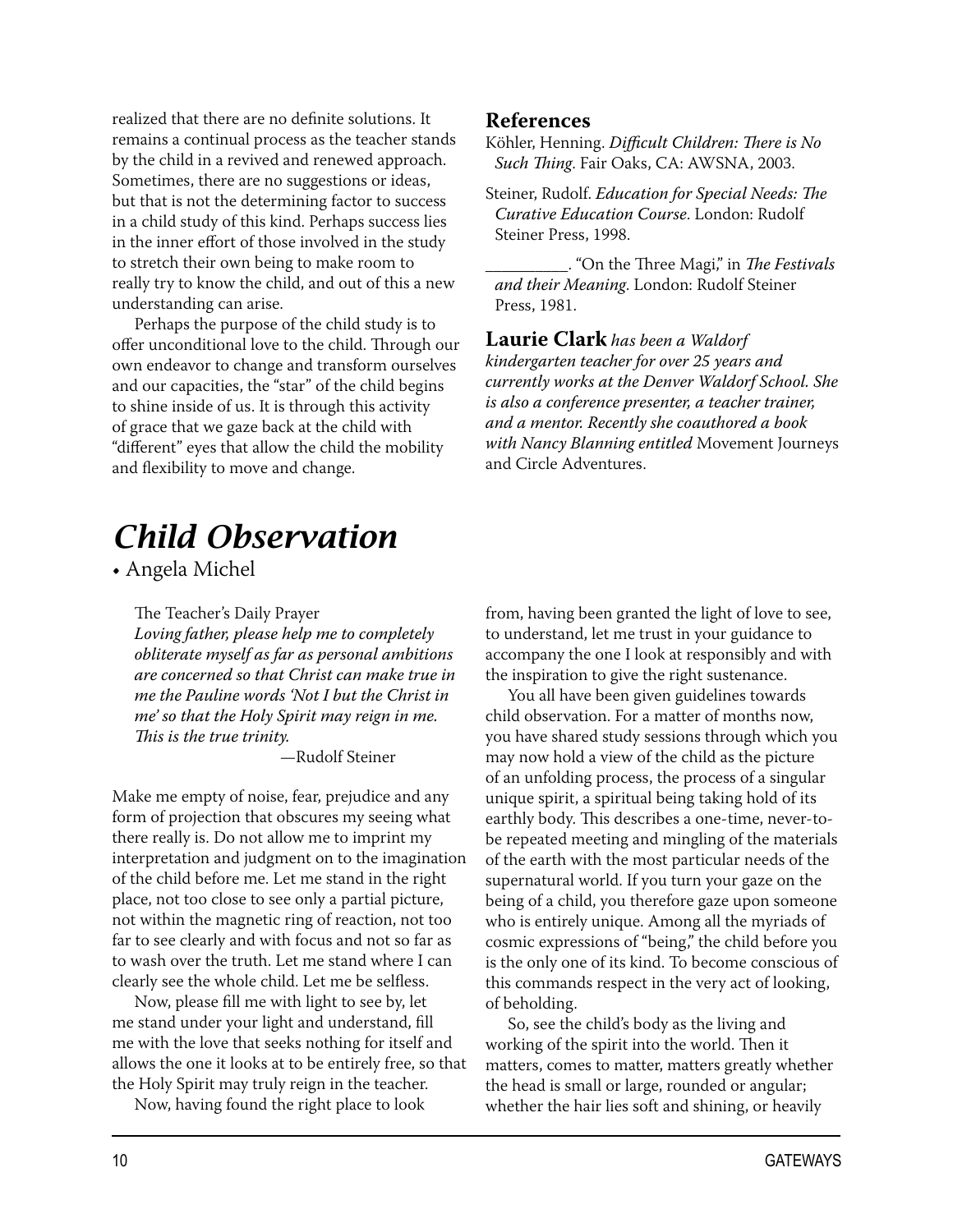upon the shoulder; or in wisps too fine to hang; or bounces in tight curls—springy, unruly, like wire, a live wire.

The slight tremor that lives in the limbs of a small child with translucent skin, skin which lets light shine through, might describe an intensity of the incarnating process which taxes the earthly body. In the fleshy podginess of another child you may see the cushioning that spirit may need to soften the impact of coming into a life of gravity and noise.

Then, look at the windows of the senses. How formed and developed are the eyes, how bright and shining, or how dreamy and distant? Do they look out or inward? Are they still as deep pools or has something disturbed the reflection into a rapidly moving ripple? Are the ears large and hungry for hearing, generous and open, or are they small ears curled in fetal positions, protective against too much aural stimulus? What of the hands? Are they strong and dry, ready to take hold of this life and to shape it, or are they slender and fingery, more given to softly stroking, caressing, carefully fine-tuning, refining? Are they damp and reluctant, or round, comfortable and small; capable, or clumsy? Are the feet ready to carry? Are they large and strong or small and slender? Do they who bear the impact of incarnation make their mark with a will to do so—preparing, ready to receive the ego onto the surface of this earth or are they flighty, hollow? Do they only partly meet the ground on tiptoes or along the sides?

How then does this child move, enter a room? How does he hold himself when he stands still? Are the shoulders curving forward, shell-forming, protecting the heart? Does the jaw strut forward like an invitation to meet the world "on the chin"? Do the eyes look openly forward into the space the child walks into, or down with the shield of caution? Does he walk or does he skip, or run, or rush, or slouch, or heavily plod, or sidle, or . . . There are so many different gestures that show, in the small moment, the big gesture of how this spirit comes into this earthly life.

For a moment also listen with your inner ear to the echo of the child's laughter, or hear her saying her birthday verse, or your name. Where does the voice come from? Does it comfortably cradle in the crib of the heart, or is it high pitched, pressured like the high whining of a fly, trapped in the cobweb? In the echo of the voice you can find the telltales of the anxieties or confidence of her soul. Also, notice whether the tongue can, within the cavities of the mouth, form and shape and modulate every consonant, or whether there is a lisp, a non-containment of the tongue behind the teeth—which clearly define the inside and the outside of "me." Are his lips able to press the seal "b" and "p" with the right pressure upon his breath? Can they form the perfect opening for the sound of the colorful spectrum of all the vowels? In listening to what you can hear, you may sense the degree of ensoulment of this child, who is spirit growing into a human body.

How then does she behave in the social context of the class? Does she agitate or soothe? Does she clang together with another child, like the sharp stones in watery torrents, smoothing off each other's rough edges to become perfect spheres? Does he gravitate toward commotion and noise or does he like his own company? Does he say what pleases others, or initiate themes that become interesting to others? Or does he bore them? Does her presence have a calming effect; does she have to be at the center of all focus and attention or is she content to be on the side? Does he organize himself efficiently to be "independent," or does he need many reminders and assistance from his peers? Or is he the one who will freely give help; does he give it where it is needed, quietly and with respect, or does he do things for those who would grow by doing it themselves? Does the child, in her way of working, practice herself into a state of ever more fluid capability, or does she need pushing and cajoling into reaching to the full stretch of her abilities? Can you observe how well a child knows the teachers' blind spots and is able to manipulate or exploit them into having the work done for him?

There are many more levels and areas which could enrich a true observation of the child. I have not spoken of co-ordination or spatial orientation. I have not mentioned balance and rhythm. I have not looked at work presentation, and, above all, I have not looked at temperament. I have merely attempted to give a taste of the quality of your own attention with which you may best try to observe a child. It is indeed *observation***,** holding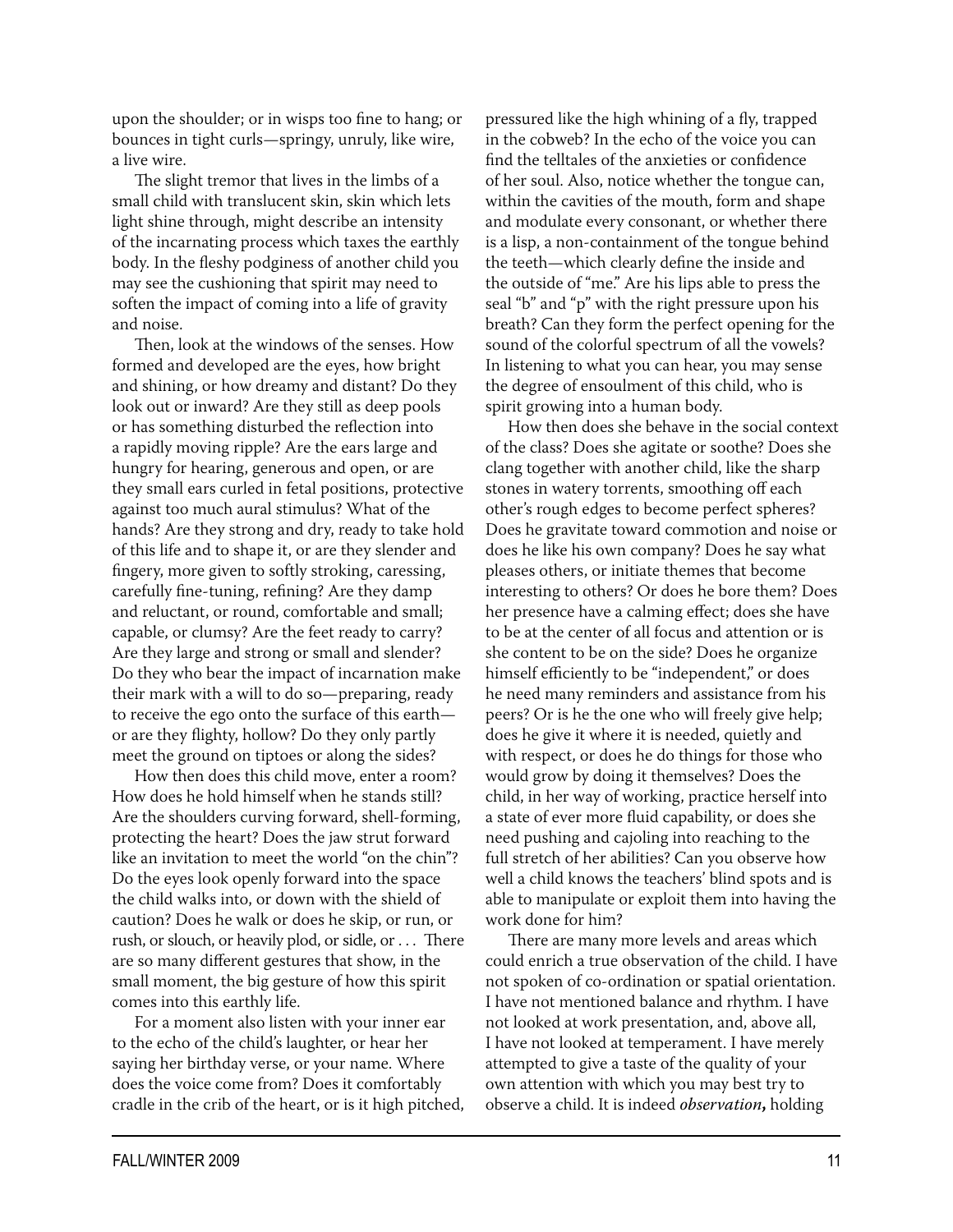before your eye that which is, which we are obliged to attempt, not judgment. We must not label, categorize, evaluate, and thus tempt the privilege of our position. The child must remain free—of us, of our prejudice and its snares.

Recently, a colleague spoke to me of her selfteaching program towards better drawing, figure drawing in particular. She delighted in discovering "looking" techniques, which enabled her to see the context in which features were set which she might be attempting to draw. She was thus not only staring at the shape and size of a face and its features but at the shapes made by the spaces inbetween. Looking at the spaces in-between is, for me, a lovely key with which to also look with your inner eye, in the reflection of the mirror of your daytime consciousness, and with which to expand your seeing abilities: you might almost say to that which you can see "out of the corner of your eye."

We began with a respectful acknowledgement of the uniqueness of each human being. In the same way, the constellation of your perceptive abilities is unique. But abilities yearn to be

practiced, to be used, to be expanded. May I recommend you practice by playing games of observation. Observe and describe someone you all know, but guess the person. Concentrate on gesture or movement, on colors, or voice.

Steiner gave another guiding saying to working teachers, a kind of shared mantra. Again it is threefold like the trinity:

*Imbue thyself with the power of imagination, Have courage for the truth, Sharpen thy feeling for responsibility of soul.*

**Angela Michel** *has worked in the York Steiner School in England since 1983, initially, and for many years as a German teacher, learning about Waldorf education "on the job," and later, after her training, as a class teacher. She has taken one class all the way through from grades one to eight, and is currently back at the school after a few years out, teaching sixth grade. (Angela is also an inspiring singing teacher! —Ed.)*

## *Self-Review for the Teacher*

• Sally Schweizer

*Sally writes, "Some years ago I began to write down questions I had asked myself regarding my work with children and the adults surrounding them; it made it easier not to forget things, as I wanted to feel I was doing the best I could and improve where I knew I was not. Since having the joyful, rewarding and challenging task of being an early childhood advisor for the Steiner Waldorf Schools Fellowship, I have extended them and occasionally offered them to a colleague. Now I have been asked to pass on these contemplations to* Kindling *[our sister publication in the UK]."* 

*The being of the teacher is more important than the doing.* —Rudolf Steiner

The teacher's example is vital: who we are is soaked up by the child.

Am I aware of my own being as a moral example, of my movements, my inner gesture, my thoughts, my speech, and how and what I said? Do I constantly seek to renew my work?

Do I love all the children unconditionally? Am I open to all of them equally, to their strivings and difficulties? Do I have an imagination of their higher being, in their presence as well as in my meditation? Do I remind myself of their tender sense-being? Am I kind and joyful, understanding and attentive to the children's needs? Do I pay enough attention to care and detail in my work with the children? Have I noticed individual children enough, especially the quiet ones?

Was I appreciative of the helpers, children, parents, and my colleagues? Did we make the visitor feel welcome and cared for? Did I allow my helpers, colleagues, and parents to make suggestions and help me, and even to know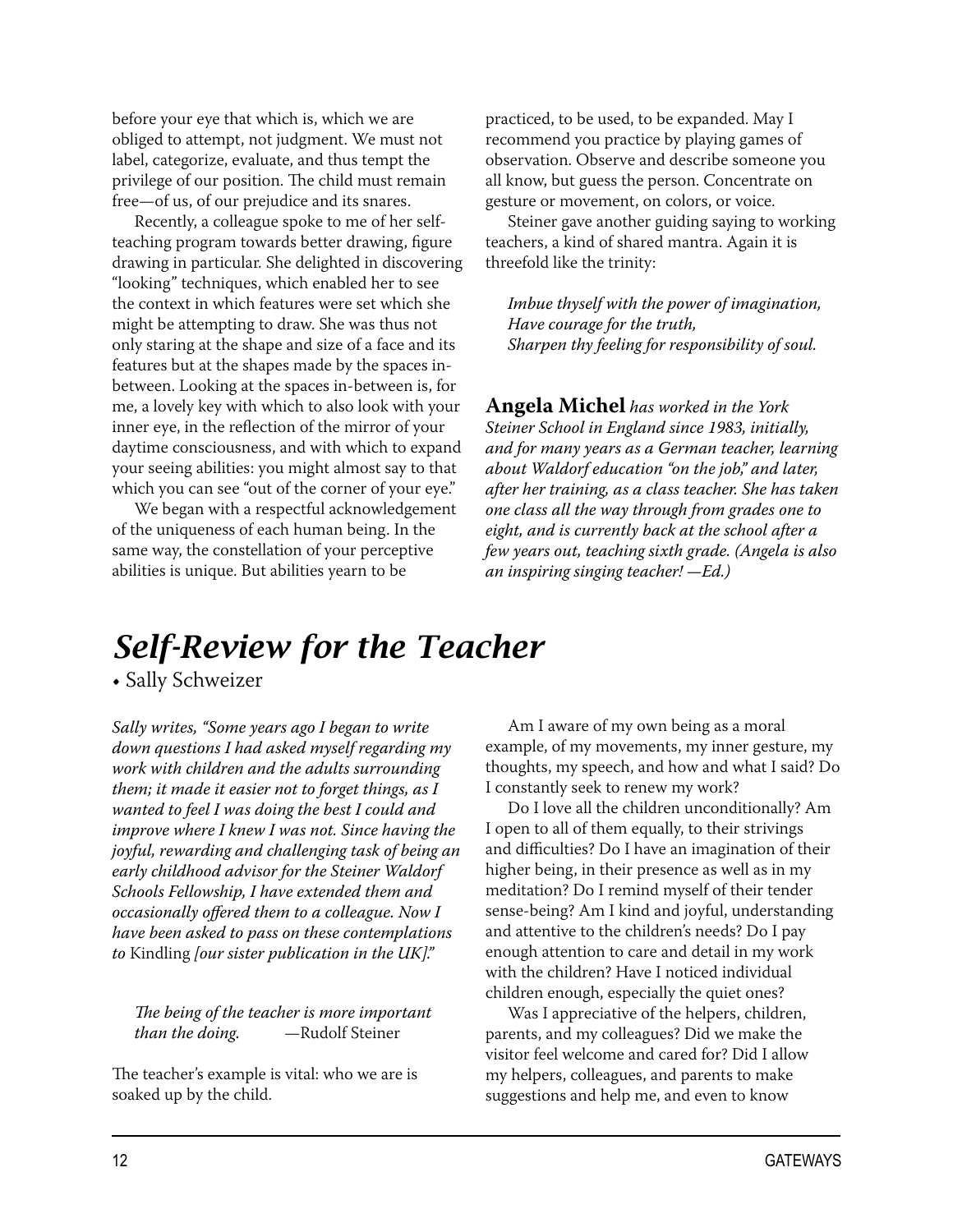better? Did I happily ask them for help? Did I accept criticism with humility and use it to expand my thinking? Was there a moment to help parents in a friendly and humorous way not to spoil their children—for example not to dress them or carry their things?

What conscious opportunity for imitation did I offer? Did I remember that the children copy *everything*? When did I use gesture rather than my voice? Was there a dreamy mood of the fifth in the room? Were there fun, joy and sparkle in my kindergarten? Was there inner warmth? Was I too serious or whispering unnecessarily, or too noisy or talkative? Did I listen to the mood in the room or was I too busy? Did I *have* to be so busy? Am I trying to do too much? Was one of the adults sitting as a quiet, constant pole?

Was I aware enough of the children's dream consciousness and did I give enough opportunity for development of the will? Was I actually authoritative and instructive on occasion? Did the children come out of freedom to what we did, out of free flow, of their own free will? Did I engage them enough in preparing and *ending* every activity: break, painting, tidy up time, drawing, and leaving the cloakroom tidy, thereby bringing everything to a conclusion, developing conscientiousness, responsibility and other aspects of the will? Were they active enough or did they have to be needlessly passive? Did the children have to sit in silence or wait unreasonably? Did I expect too much or too little of them? Did I give enough boundaries, firmness ,and consequences? Did I use playful ways and humor? Was there enough fun and activity for the boys, especially the older ones—rough and tumble/workbench/big building/ropes? Was there enough for the older children: errands, proper responsibility, and special tasks? How was my time-keeping? Did the morning flow from one

activity to another with rhythm and without breaks or authority?

Is my room beautiful? Are the plants watered and do the flowers have fresh water? Are shelves, lampshades and cupboards clean? Are cupboards, shelves and drawers tidy and attractive? Have I checked that cushions, veils, dolls and puppets are clean and mended? Is there no damaged furniture, and are other playthings in order: no knots in ropes, broken pinecones or play stands? Are the crayons clean and block crayons still as blocks? Are outside playthings and tools put away, clean, mended, and tidy? Did I attend to the children's clothing indoors and out (warmth, suitability, logos, slippers)? Have I attended to health and safety aspects: attendance register/gates/matches/ candles? What about toilet time, including checking and if necessary properly cleaning between children? Hand-washing before food preparation by both children and adults? Rinsing of washing up? What else can I do to enhance the children's habit life?

Have I found time for myself and practiced some artistic activity every day?

*The Three "R"s:* Reverence for each other, Reverence for ourselves, Reverence for the environment. Do I practice these in myself, and with others?

I hope some of these questions may be useful to others in their vital, joyful, rewarding and challenging task of being there for the young child.

**Sally Schweizer** *has worked for nearly 40 years as an educator of children and adults in England. She is the author of* Well, I Wonder: Childhood in the Modern World *and* Under the Sky: Playing, Working and Enjoying Adventures in the Open Air *(both published by Rudolf Steiner Press).*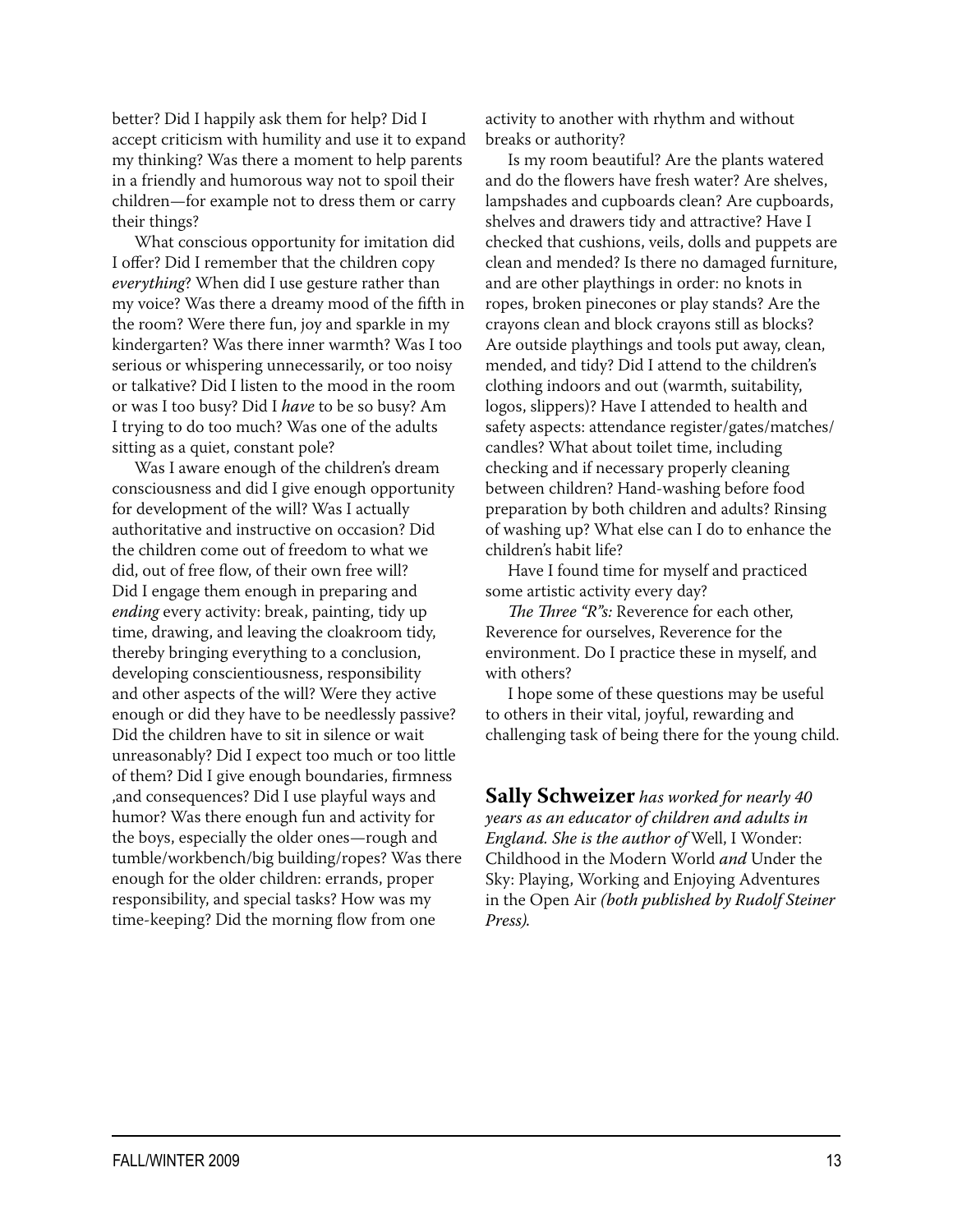# *The Importance of Singing*

• Karen Lonsky

I have often found myself involved in a classroom activity wishing I knew a song to sing while grinding grain, or sewing, for example, that would gather the children to the task at hand. I would often improvise a simple song, but I wished for a resource where this type of songs could be gathered. I felt there must be other teachers who had the same thought, so I wrote *A Day Full Of Song* as my final project while in training at Sunbridge College three years ago. It is a book of songs in the mood of the fifth pertaining to work in the kindergarten and at home. There are songs for shoveling, raking, hammering, grinding, baking, washing, folding, and so on.

In earlier times, people sang to accompany their work much more than people do today. Not only can it help to pass the time while one works at the multitude of daily tasks which could, if one let them, become tedious and dull, but I believe there are also other benefits to singing while we work. It can definitely help one to bring more joy to any activity, and it may even facilitate the actual physical movements of the body. Moving in a rhythm while working is more efficient, and you may even get more done!

For young children in today's classroom who may not see real work of this sort being done at home, song is a way to gather them into the activity and is a bridge to the movement that is required. For example, during free play one day, several children began building a house with large blocks. After a short time the house was knocked down and the play began to deteriorate. One child returned to the pile with a stick and began to hammer one block to the next. I began singing a song while sitting in my rocking chair:

#### *The carpenter hammers nails all day long to make a house that is sturdy and strong....*

The other children were again drawn to the play

and began to help the carpenter. When I stopped singing, one little girl said, "Keep singing. We're still working!"

In my parent/child classes I find that having work songs can gently bring the parents back to quiet observation when they start chitchatting a bit too much while we are baking or sewing. It has become clear to me that singing does not only focus one's attention on the task at hand, but it can also create form and movement, both within the body and within the physical space of the classroom.

When I began thinking this way, my focus widened and I became more interested in sound itself and how it affects the body and the physical experience of the room itself. How can I use sound to create a healthy space for the children? Could sound be just as harmful as beneficial?

I began to think back to when I first began to ponder these questions. I remembered walking down a residential street in New Jersey as a young mother. I was 22 years old, walking with my then three-year-old daughter. We were enjoying a sunny summer day when all of a sudden there was an angry exclamation from a house across the street. I felt as if I had been hit in the chest by an invisible, dark fist. In essence, I think I was. The form created by that sound shot out with such speed and strength, I felt it as a solid blow. It was a horrible feeling, one I have never forgotten. I actually felt a dark presence in the sound and was so affected by it that I still recall it clearly 26 years later. The other thing that shocked me about that sound was that I believe it was made by a child. This experience had a great impact on me. It was physical evidence for me that sound has form. This all began years before I was to find Waldorf Education and other people who were interested in these sorts of things.

More recently, I was waiting in line to be let into the room where a puppet show would be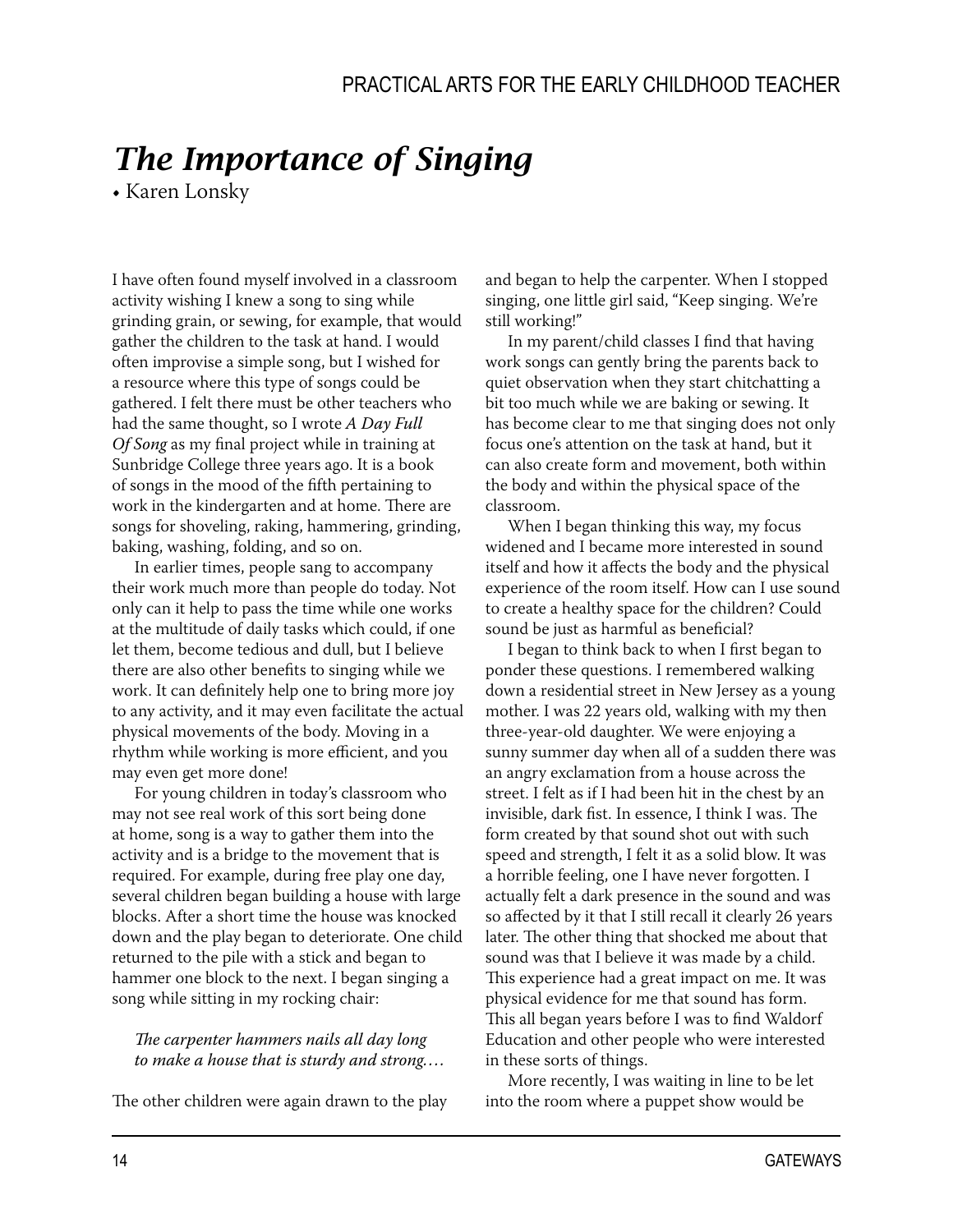performed at a Waldorf school. The hall was full of people and quite noisy. I was facing forward, waiting for the door to open, and several times I heard a child behind me screaming very loudly. I thought at first that the child was merely misbehaving and thought to myself, "Why aren't parents keeping her in line?" After one more yell, I turned around to see a small child of about five standing with her hands over her ears, with a distressed look on her face. Her mother finally stopped chatting and looked down at the child to ask her what was wrong. The little girl said, "The noise!" She was being physically bombarded by the noise of many people chatting in the hallway, and it was painful. I felt horrible that I hadn't recognized her pain earlier, for I knew what it felt like.

It is these kinds of experiences that keep pointing out to me a path of exploration. I believe sound has form and that one can work with these forms to balance and heal the environment, the body, and the soul. Many of us have children in our classrooms today who are in need of healing sound and who need protection from

harmful sound. I feel it is our task as Waldorf early childhood teachers to strive to bring healthy sound into our kindergartens. This is not to say that we should fill our classrooms with music all day long, but rather that we should aim to bring quality sound only into our environment.

Were we to see with our physical eyes the forms created by music in the mood of the fifth, I think we would see rounded, flowering forms with distinct and harmonious patterns. We are creating three-dimensional architectural forms around us, and we can become aware of these forms with our senses as we begin to work more closely with them. This is why it is so important that we sing the tones purely and on pitch and work out of the mood of the fifth in our classrooms.

We are building a true sound environment for the children to live and play in—we should pay attention to it! Conversely, by singing out of tune or changing the key during a song we are, in fact, creating weak and inconsistent forms around the children and within the room. In the same way that it is important to surround the children with an ordered and beautiful environment, it is just as

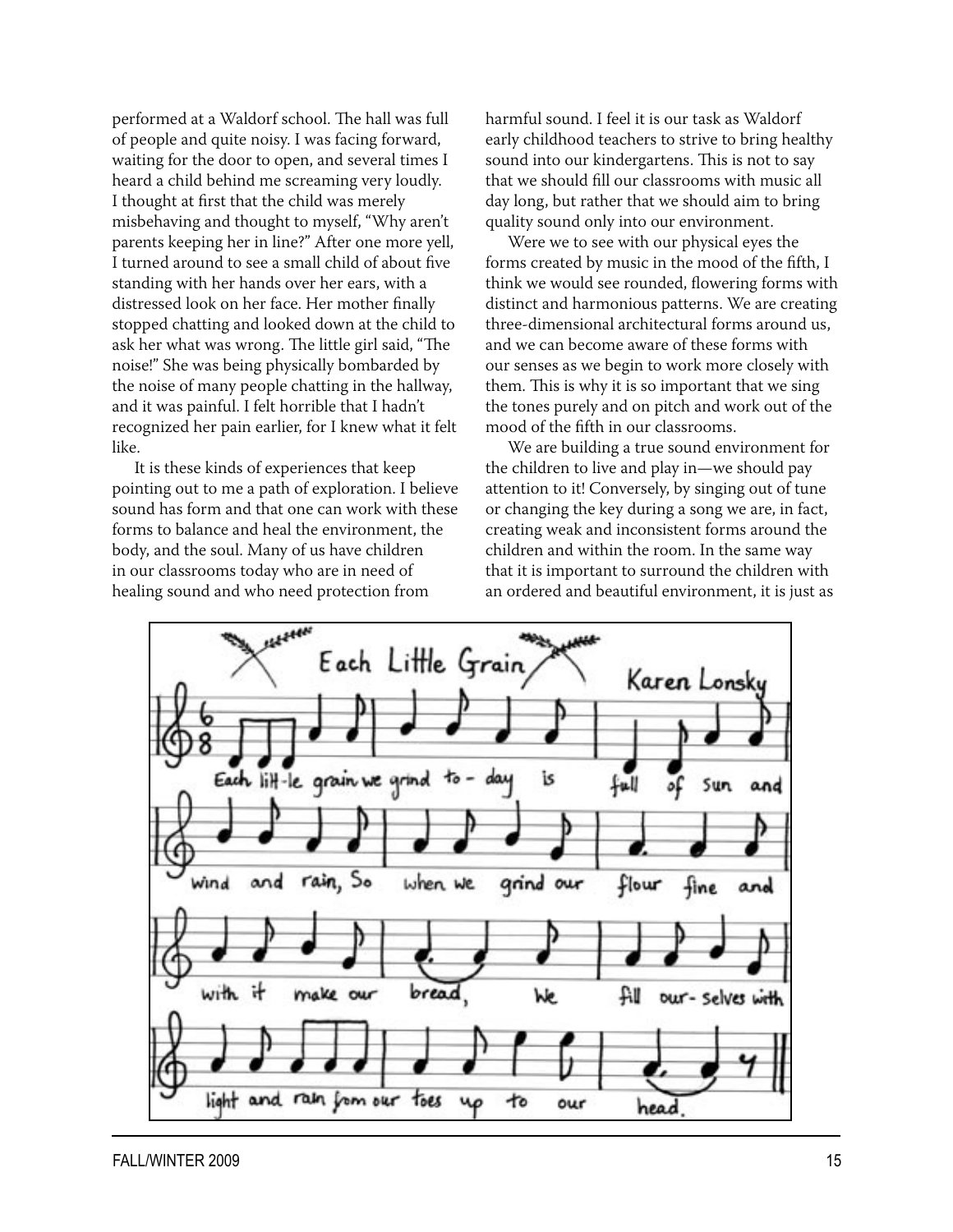important to surround them with an ordered and beautiful sound environment. Rudolf Steiner said, "The right introduction into the musical element is fundamental to a human being's overcoming all hindrances that impede a sound and couragefilled development of the will in later life." This is why it is so important for teachers to work on our singing.

Not all teachers are natural singers, but it is our responsibility as Waldorf educators to work with the intention of singing as clearly and as in tune as possible. This is a big task for some, and I applaud the efforts of those who recognize that singing may be a shortcoming of theirs and who work on improving their abilities. It can be done. In my training there were several teachers for whom singing was a challenge and who took it upon themselves to work on their singing outside of school with the help of a voice teacher, and their improvements were amazing. I believe that everyone can sing and that singing begins with listening. Training our ear to hear the tones correctly is the beginning of being able to reproduce them. Just as we incorporate the gentle,

quiet tones of the lyre to help the children learn to listen and hear pure tones, so too should we do the same: to learn to listen with that same ear, which transforms the tone in the air into our inner being.

We can begin to work with sound in our own classrooms with the intention of creating a space that is wholesome and health giving. It is like giving the children a bath, bathing them in the warmth and softness of pure tones everyday while they are at school. Giving them the gift of a human voice singing music in pure and gentle tones can have a healing effect on the children, and in turn this affects the whole world.

**Karen Lonsky** has been working in the Waldorf kindergarten for almost 23 years. She has a 29-year-old daughter and is expecting her first grandchild in February. She and her husband Joe are also professional musicians who have a nine-piece rhythm-and-blues band. Her book *A Day Full of Song: Work Songs from a Waldorf Kindergarten*, will be available from WECAN in November, 2009.

## *Plant Dyeing in the Kindergarten*

• Linda Grant

Sitting by an outdoor fire on a grey November day, five pots of colored fleece simmering and with a group of kindergarten children gathered close around me, I felt warmed through. I felt warmed by the fire's radiant heat and the children's close attention to all I was doing. The Life Process of Warming was present.

The small wood fire burning out-of-doors is archetypal, as one small child reminded me: "This fire is ancient." Working with the elemental forces of fire and water, and with the alchemy which happens when these are combined with plant materials and sheep fleece, is a deeply warming and enlivening experience. The feeling that lingered after a morning spent dyeing fleece on an outdoor fire was of inner calm, mellow warmth,

and clear perception. I became aware of a deep and even rhythm in my breath. There was a feeling of physical strength and of being fully present.

What forces are at work here? The plant materials are living substances: leaves, berries or bark, holding the pigments that are expressions of the plant's etheric force. It is the living substance that yields the color—decayed plants produce no pigment. The quality of water used is important too. Fresh soft water produces the best colors, and a flowing stream, well-water, or clean rainwater will have a stronger life force than chlorinated tap water. The kindling and logs gathered, sawn, and dried are transformed through fire into heat and ash. Choosing firewood from the log-pile on a daily basis brought me into relationship with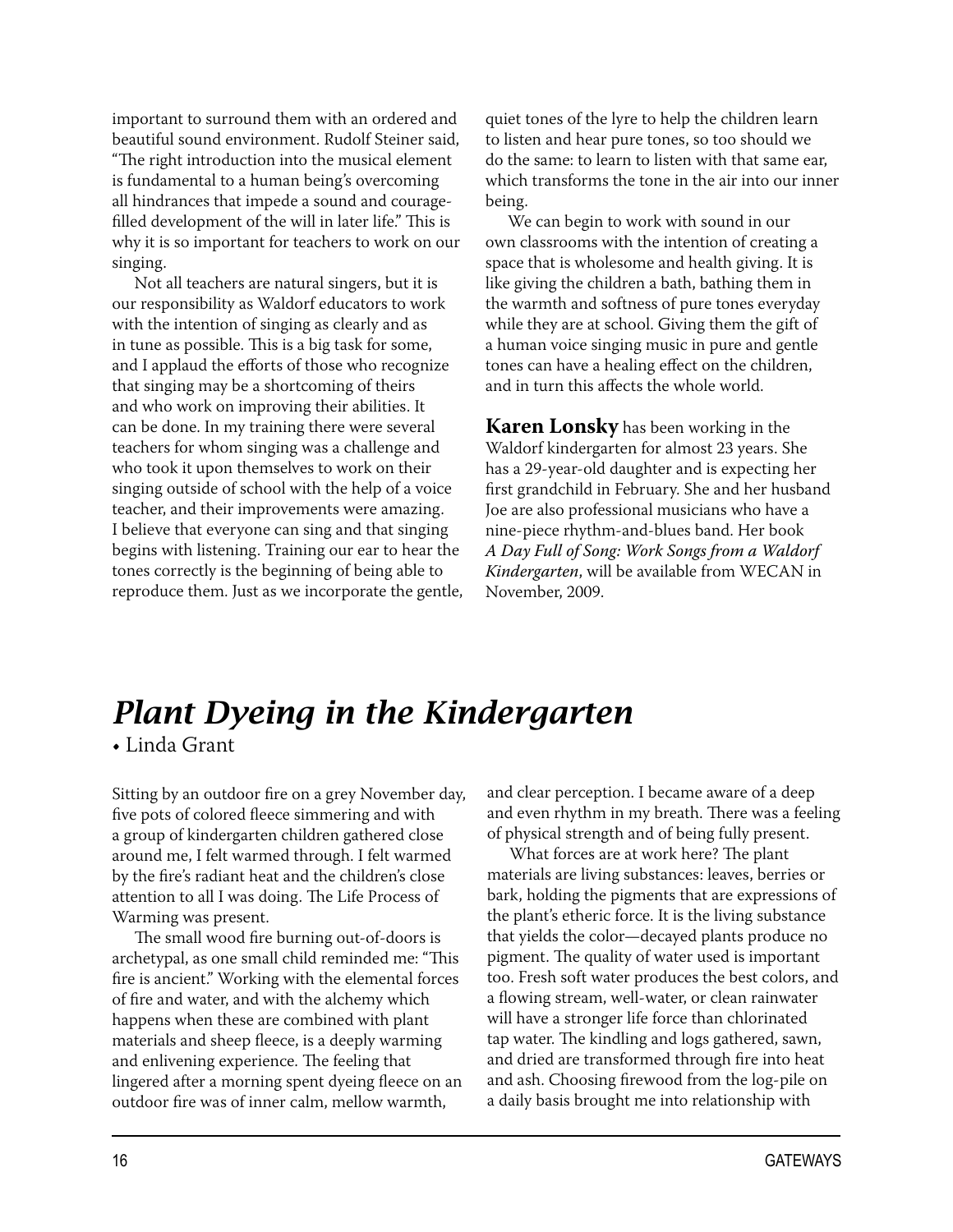wood through the senses of touch, sight, and smell. I developed an unconscious relationship too with the fleece, getting to know its qualities as you would a new friend. These living relationships stayed alive in me during the weeks spent working on plant dyes and for some time afterwards.

Bringing children into a close experience of all these elements and processes is very nourishing. It is life-enhancing. It strengthens their etheric body which in turn builds their physical body. This is quintessentially the work of any kindergarten.

The element of time, present in any process, was particularly noticeable. Sheep fleece has a sensitivity to sudden changes in temperature, so the dyepot must be brought to temperature slowly, and later cooled slowly before rinsing in cold water. The fleece needs to rest in the dyepot. A fire which blazes too quickly will damage the fleece and produce poor color. Learning to let the process take its time while still fitting the work within the kindergarten's daily rhythm became a valuable lesson for me.

For the children, waiting by a slowly simmering pot sometimes alternated with creative play in the garden. One child wondered if it would work at all as the chestnut dyepot simmered and simmered and simmered! But the slowness of the process is ideally suited to kindergarten children, allowing them to breathe into the process, staying within the dream consciousness so appropriate for them. It is not a hurried activity which could be more wakeful for them. Often, stirring small "sample dyepots" was enough to engage them while the main pot simmered on the fire. Tending the fire by bringing more firewood when it was needed kept them connected to the process. When the dyed fleece was cooled there were many hands eager to rinse it, to hold it, to see the transformation of color! This brought teamwork and leadership skills from the group of children as they decided whose turn it was to fill the watering-can with fresh water, who would rinse and squeeze the fleece, and who would empty the basin after the rinsing.

The rainbow of colors (with the exception of blue) which emerged over the weeks was a joy to behold. The colors shone with light yet held a harmony of their own like a musical scale!

From the gathering of the leaves or other plant material, to the drying, then soaking; to the simmering and straining, then finally simmering with fleece, the children took a journey through both an inner and outer landscape. They followed the path of a very old craft leading them to a new reverence and awe for the world of nature and our relationship to it.

**Linda Grant** *is a professional artist and trained kindergarten teacher currently working as artist-in-residence at An Grianan Kindergarten, Raheen Wood Steiner National School, Tuamgraney, Co. Clare, Ireland. She wishes to thank Marguerite Devane and all the kindergarten staff for their support in this project. The project is part-funded by Clare County Council Artists Assistance Scheme.*

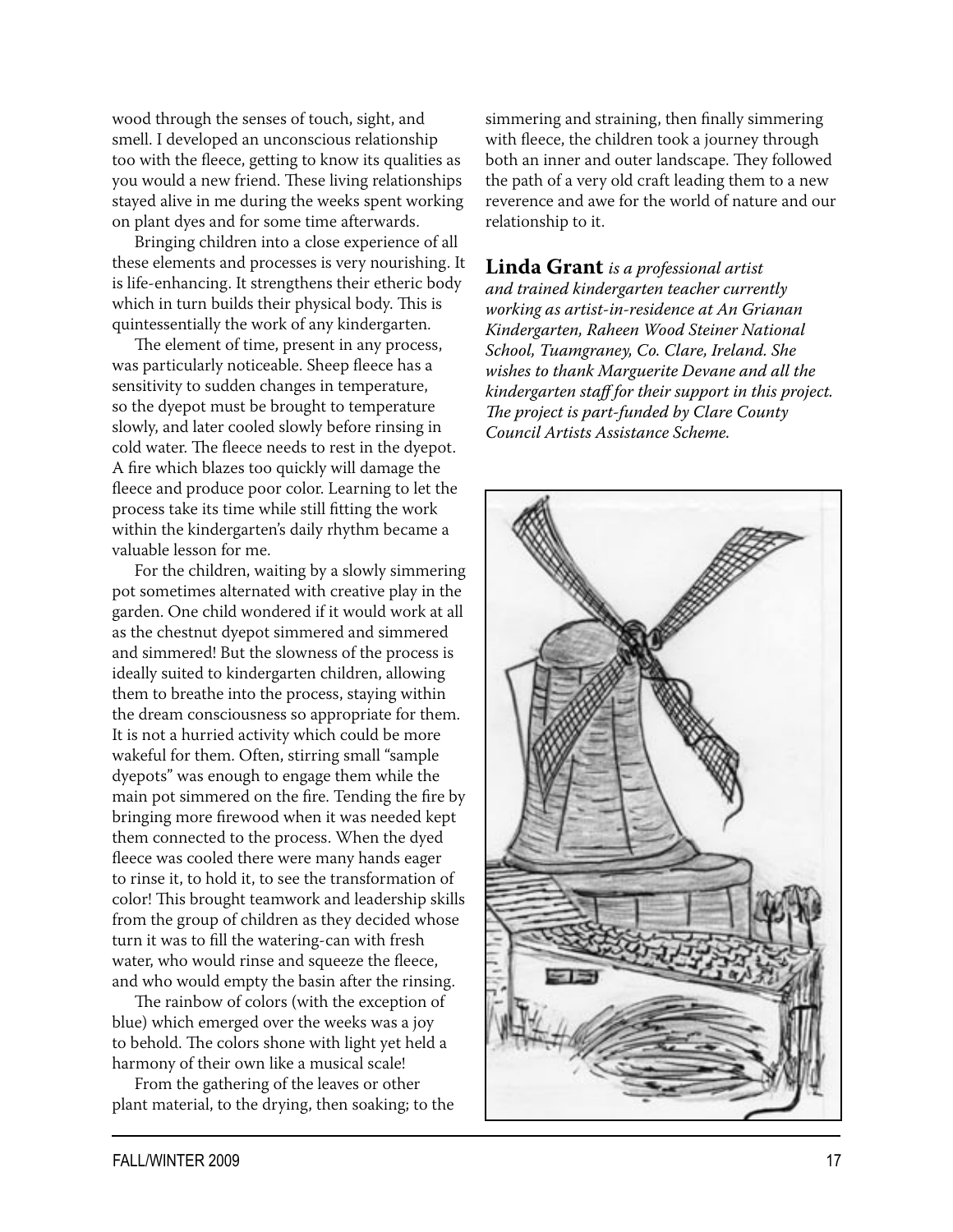## *Saint Martin*

• Michael Martin

*The following is an excerpt from volume 10 of the Little Series, newly published in English by WECAN in 2009. The Little Series was developed by Dr. Helmut von Kügelgen, founder of the International Kindergarten Association, to support the inner work of the early childhood educator, and several of the other volumes explore the major seasonal festivals of Christmas, Easter, and Michaelmas. This study can help to awaken modern American readers to the historical and esoteric significance of Martinmas. While some Waldorf early child educators do not celebrate saints in kindergarten or earlier, many programs celebrate a lantern walk at the time of year of Martinmas, perhaps even the same date (November 11).* Saint Martin *is also reviewed by Nancy Blanning on page 29 of this issue.*

#### **Saint Martin in the Fourth Century**

Martin was born in the year 316 in the Roman city of Savaria, today part of Hungary. His father was a Roman officer in the local garrison. Thus Martin was born as a Roman into a military environment. His unusually long life (he died in his eighty-first year) was not filled with inward contemplation or bound to one place. He spent his childhood in Italy, then we find him as a young man in Amiens, in Worms, later in Poitiers or on the island of Gallinaria (now Isola d'Albenga) off the western coast of Italy, to name only a few places, until he finally found a base in Tours for his long journeys through Gaul. He could not be prevented from going into the diocese of Candes to mediate a controversy, although he foresaw his death; there he died on November 11 in the year 397.

His active life reflected the fourth century AD, in which crucial transformations took place. Paganism was wiped out by the onset of Christianity, which was made the exclusive state religion by Theodosius in the year 391. At the same time the old Roman world order

broke down, because it was built solely on the development of outward power.

These mighty tremors are the outward signs of profound transformations in the evolution of humanity in Europe. Rudolf Steiner illuminates with his insights the spiritual background of this century:

*However, the course of human evolution was so ordered that the ancient primordial wisdom had to be extinguished. And it was during the fourth century after Christ that things reached the point where it was no longer possible for anyone to make use of this primal wisdom. In yesterday's lecture I described, from another point of view, how this wisdom gradually dimmed and darkened. The fourth century was, in a certain sense, the time when man first began to stand alone—to base his conception of the world only on his sense-perceptions and what his reason and intellect were able to make of them. In order that mankind might gain its freedom—which it never could have done had it not rejected the primordial wisdom and its dependence on superterrestrial things—it was necessary for man to lose the ancient wisdom and be abandoned with only a materialistic conception. The first faint dawn of this materialistic conception appeared in the fourth century after Christ and gradually increased in strength, reaching its climax during the nineteenth century.*

*Yet materialism also has its good side in the evolution of humanity. When the supersensible light no longer shone into the human soul, when man was thrown entirely upon his senses' perceptions in the surrounding world, a feeling of independence awakened in him, a force that strove toward freedom* (Steiner, "Wisdom Working in Historical Evolution," 7-8).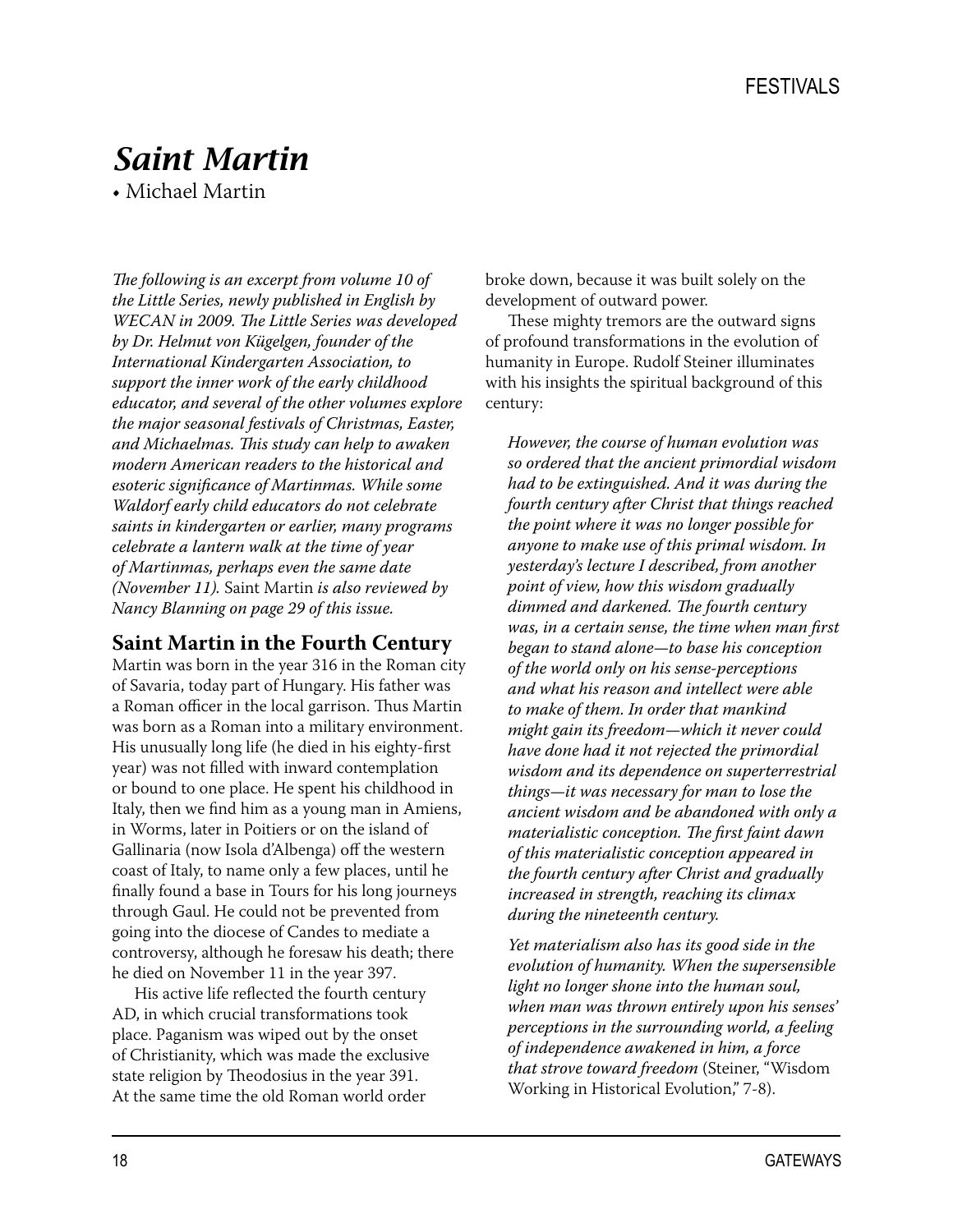With these words the task of Rome is placed before our inner eyes: to anchor humanity to the earth and to enable the individual to experience the self as a citizen of this world. To this belongs the differentiating of one from another as free citizens, including outer ownership and the drawing of regional boundaries. The Roman saying *Si vis pacem, para bellum* (if you want peace, prepare for war) characterizes the result: making one's borders unassailable means pitting one nation against another, arming them appropriately. The realm of the individual is protected by Roman law.

Nation and individual appear as the large and small manifestations of a necessary stream of human development. This stream finds expression on the one hand in the warlike and materialistic attitude of the Romans, and on the other in the development of their legal and judicial aspect. But in the heart of the individual lies the seed of selfless love of Christ, which builds the other pole of development. Both poles are active with especial force in the fourth century: we find this again in the individuality of Saint Martin.

It is astonishing that the saint's life as told in the medieval collection *The Golden Legend*  begins with many explanations for the name "Martinus," but the simplest and most revealing is not mentioned. "Martinus" means "the one dedicated to Mars" or "belonging to Mars." And just this name is characteristic of Saint Martin and reveals much about his essential being. In order to understand this, the warrior aspect of the saint must be deeply understood. The image of the Roman war god immediately emerges, but we are dealing with something completely different in the fundamental motif of Mars: the assertion of the individuality who stands for himself.

The "assertion of the individual" is not the goal of every epoch. Earlier, the human being had allowed himself to be led by the archetypal wisdom that streamed down to him from the spiritual cosmos, to be received as imaginative pictures. Independence only began through the separating from divine guidance in the manner described by Rudolf Steiner above. The individual soul forces of the human being on earth can then be strengthened, before being reconnected with the divine-spiritual world.

• • •

Destiny also speaks in Saint Martin's death day, November 11, which reveals something of his being. Rudolf Steiner drew our attention to the path of the human soul through the course of the year, in connection with the cosmic circumference, in the *Calendar of the Soul*. For the week of November 10-16 we find the following verse:

*I feel my own force, bearing fruit And gaining strength to give me to the world. My inmost being I feel charged with power To turn with clearer insight Toward the weaving of life's destiny.*

The same "I" force speaks out of this verse ... the same devotion to the world as that which fills the life of Saint Martin. Only thus can the "I" protect itself from egotistical paralysis. We find the clarity of his individual being again in *The Golden Legend*'s description of Martin's hour of death: ". . . and his countenance shone as though it had already been transfigured."

Martin worked out of his own innermost forces, but at the same time could fully give himself to others out of the love in his heart. He was not necessarily an easy person to be with, even for his brothers in the faith, as we are told by the monk Severus in his biography of Martin: "His continual wrestling against evil brought hatred from the evil ones. The heretics hated him because he scourged their actions and way of living. On the other hand the good people were full of awe and love."

• • •

### **A New Legend of Saint Martin**

. . . In summer, the plant world grows toward the sun, opening to its warm glowing, accompanied by the animal world which comes to life through light and warmth. In winter, the life of nature is subservient to the forces of the earth; it dies in the cold and darkness and draws in its forces, concentrated by the seeds into the earth's depths. We can share in this rhythm and observe that we too are woven into this play of forces with our soul: in summer we feel freed from earth's gravity and drawn into the circumference of the outer world; in winter we withdraw into our own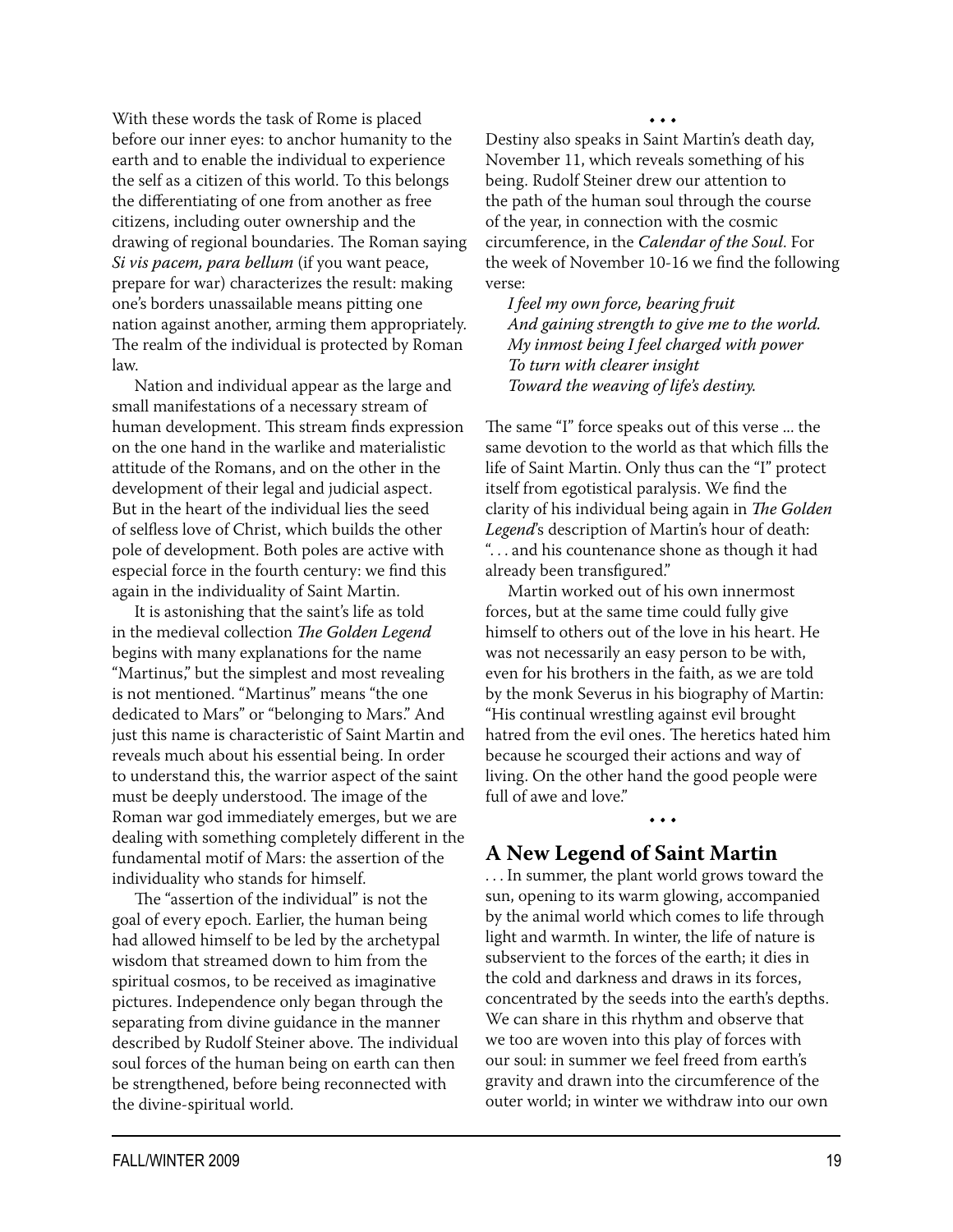inner soul or self. In summer, there is the general danger of losing oneself in the enjoyment of outer light and warmth, dreaming away life in illusion, freed from all necessity. The forces of winter, on the other hand, entice the soul to harden itself, becoming an egoist in the search for power, ownership, and material gain. In the autumn, the time of transition, the human soul is exposed to both dangers. We hearken back with longing to the intoxication of summer, wanting to remain in the enjoyment of warmth and light, but the winter draws us to focus on material security, only living for oneself.

. . . But to find oneself in the Christ means to educate one's humanity in love towards heaven and earth, to develop the forces of devotion without losing oneself. This seed of the Christ power will be born in human beings at the Christmas night.

But in autumn, both powers threaten to win human beings for their own. The picture arises before us of the two-faced dragon, who wants to prevent human beings from finding themselves in between the opposites characterized above.

The apostle John tells us (Revelation 12:9) of the double nature of the dragon, which is both diabolical and satanic. In the Devil, Lucifer is hidden, the one who entices us into pleasure and sin; in Satan we recognize Ahriman, who brings death through materialism. In this battle against the opposing forces in the form of the dragon, Michael intervenes. He, who stands before the countenance of God, supports and strengthens the power of will, which the human being must call up in order to resist temptation. Only in this way can the human being quicken in himself the seed of Christ's light in the deepest darkness of night. In a wonderful way, the *Calendar of the Soul* describes how at Michaelmas the force of will, hidden in the outer death of nature, is at the same time active and flowing to the human being, who is striving to creatively prepare the Christmas mood within.

Michaelmas Mood *O Nature, your maternal life I bear within the essence of my will. And my will's fiery energy Shall steel my spirit striving, That sense of self springs forth from it To bear myself in me.*

This "to bear myself in me" comes to expression in the first two lines of the Christmas verse with the words:

Christmas Mood *The spirit child within my soul I feel freed of enchantment. In heart-high gladness has The holy cosmic Word engendered The heavenly fruit of hope, Which grows rejoicing into worlds afar Out of my being's godly roots.*

Exactly between the Michaelmas and Christmas verses the newborn feeling of self is addressed, which must first be attained ("That sense of self springs forth from it") so that the human being can bear himself into himself:

*I feel my own force, bearing fruit And gaining strength to give me to the world. My inmost being I feel charged with power To turn with clearer insight Toward the weaving of life's destiny.*

This is the verse for the week of Martin's death day, which was earlier mentioned as being characteristic for him. Even more noteworthy is the fact that St. Martin's Day lies exactly between Michaelmas on September 29 and Christmas Eve on December 24! So we have found a way which leads from Michaelmas, through Martinmas, to the Holy Night. The human being's individual power of will is awakened (Michaelmas), this individual being of the self develops in active life (Martinmas), the spirit light will be enkindled in the prepared soul (Christmas Eve).

Martin appears as a human being who treads this path. In his readiness for active life, the Marsforce of the "I" is working, penetrated by the love of Christ, which would devote itself to humanity.

#### **References**

Steiner, Rudolf. "Wisdom working in historical evolution," lecture of December 25, 1921, Dornach. Typescript of translation from Anthroposophic News Sheet 1935, Supplement No. 6, courtesy of Rudolf Steiner Library.

\_\_\_\_\_\_\_\_\_\_. *Calendar of the Soul* (Great Barrington, MA: SteinerBooks, 2007).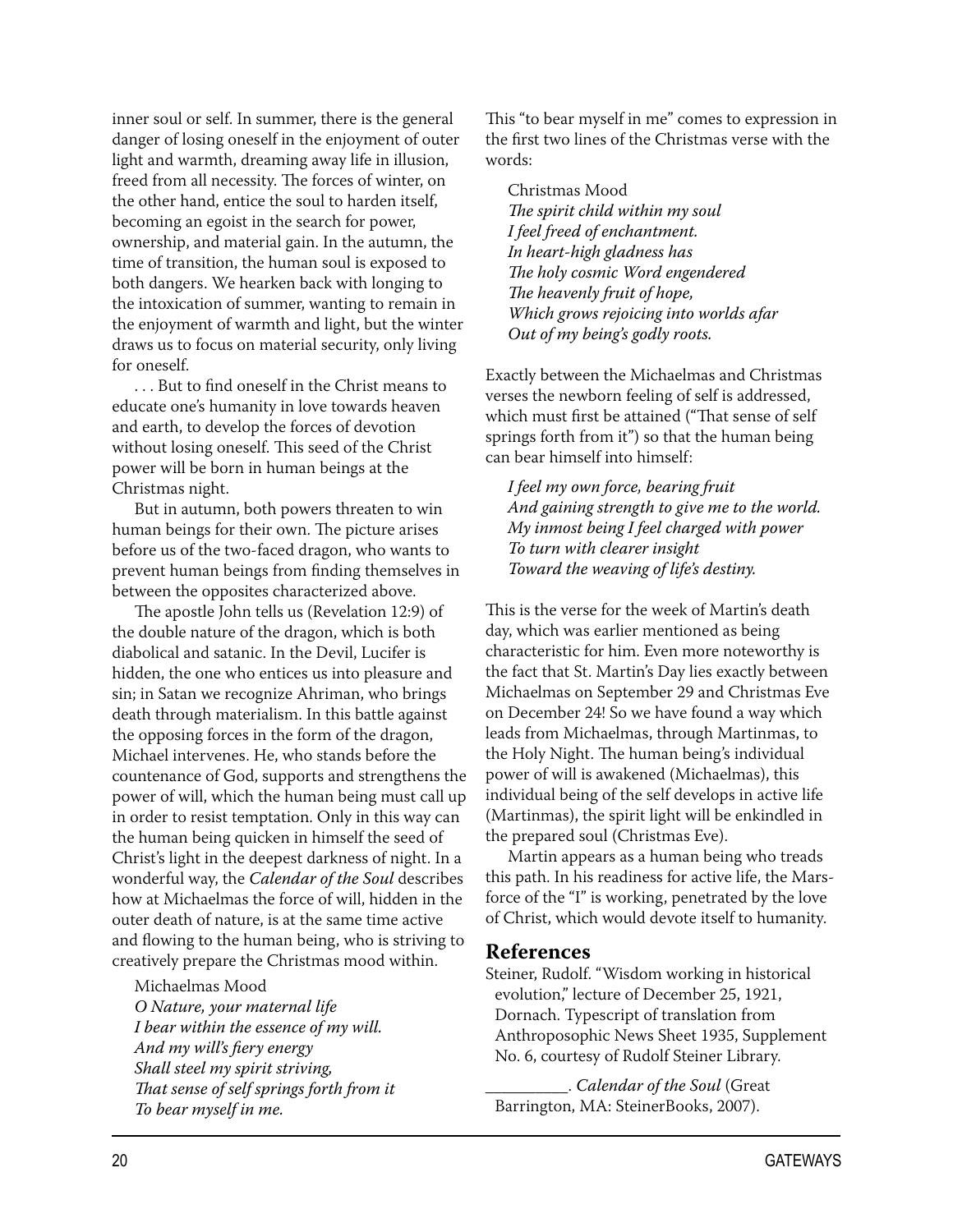# *Emmi-Pikler-Haus, Part II*

• Joyce Gallardo

*Part One of this article, published in the previous issue of* Gateways*, described a visit to Emmi-Pikler-Haus, a residential home in Germany. Part Two gives more background on Emmi Pikler herself and on the two teachers who took up her work in relationship to that of Rudolf Steiner.*

## **A Brief History of Lóczy**

After many children had been orphaned by the war, pediatrician Emmi Pikler was commissioned by the City of Budapest in 1946 to organize and direct a foster home where children would live until they were three years old. The fundamental ideas on which this home was founded have a history which goes back to the 1920s in Vienna, where Emmi Pikler went to medical school and received her medical training under Prof. Clemens von Pirquet at the University Hospital.

Dr. Pikler always referred to Prof. von Pirquet and to Prof. Hans Salzer, a child surgeon, as her first teachers. Under their influence she came to the views which would determine all of her later professional activity. She was particularly influenced by Pirquet's interest in the children's everyday existence in the hospital. Meals were prepared there under his guidance, and under Pirquet, it was forbidden to make a child eat one single spoonful more than he wanted.

All of the children, including the infants, spent several hours in the fresh air each day—even during the winter—and they were kept warm in sleeping sacks, without being wrapped up or swaddled tightly in blankets in a way that immobilized them.

Above all, Pikler learned nursing care at University Hospital in Vienna in a way that gave infants and small children a sense of well-being. After her studies in Vienna, for over ten years Dr. Pikler guided and supported more than 100 infants and small children when she worked with families as a pediatrician. She made daily visits to

the family for the first ten days after a baby's birth and weekly visits for the next few months. Pikler emphasized, as did Rudolf Steiner, the importance of the first three years in the life of a child and how important it was for the whole of his life that he be carefully tended and cherished during these early years.

## **Choosing the Nurses at Lóczy**

When Lóczy (named after the street on which it is located) was first opened, trained nurses sent by the City of Budapest were employed, but these nurses became the greatest source of worry for Dr. Pikler. "They do not really care for the children, they bathe, diaper and feed them in a matter of minutes and with the least possible exertion. So much time is given to the care and distribution of the linens that there is no time left for the children," she is known to have commented.

After three months, she and her colleague dismissed all of these professionally trained nurses and employed young girls from the villages who had little education and no professional training, but had a real love for and were interested in bringing up children and learning to become nurses. With the changing of the nurses from those previously trained to those who were trained by Emmi Pikler herself, something completely new—"artistic" caregiving as French psychiatrist Myriam David would later call it—could happen in the nursery home on Lóczy Street. The cornerstones of this "artistic" caregiving, simply stated, are respect for the selfinitiated autonomous movement of the child and respectful, cooperative caregiving.

## **Choosing the Teachers at the First Waldorf School**

This is reminiscent of how Rudolf Steiner chose the teachers for the first Waldorf school just 23 years earlier. He did not so much pay attention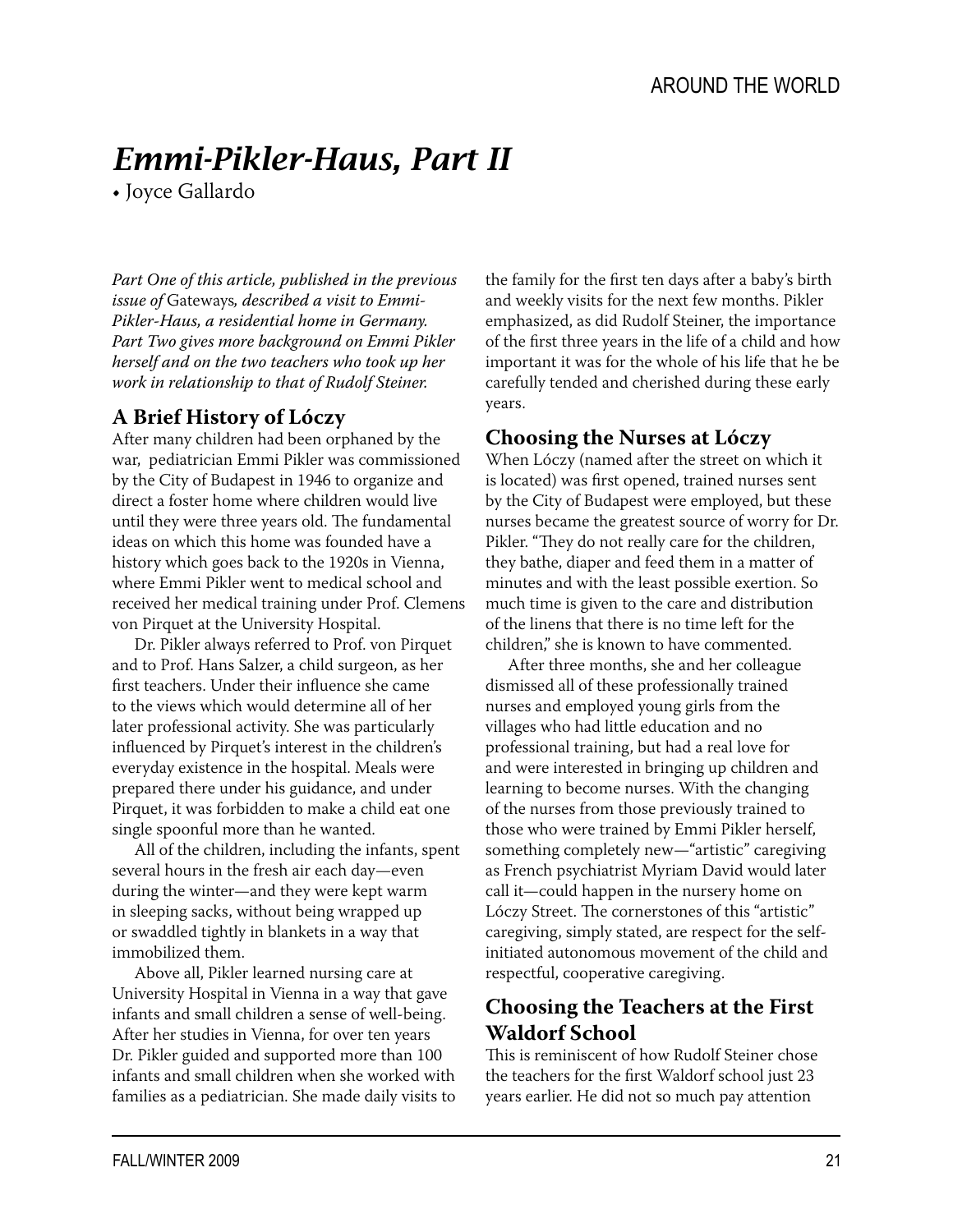to the amount of knowledge they possessed as to whether they had a real love for children. He sought for and trained those who cherished in their hearts the main qualification for a teacher the desire to educate themselves. Steiner radically and consciously rejected century-old practices of the bureaucratic state school system when he founded the first Waldorf school and created something completely new—an artistic education out of the Spirit, where each child is seen as a spiritual being in his own individuality.

Pikler, also, radically and consciously rejected century-old practices in hospitals and orphanages where the care given babies and small children was determined by an impersonal system. Without trying to duplicate the affective relationships in a family, she created a comprehensive, consistent, holistic approach to caregiving that brought forth healthy children who were able to bond with and form relationships with the people around them. Myriam David once said after observing at Lóczy that "a mother loves the child, therefore she cares for him, but a nurse cares for the child, therefore she loves him." The children became open for learning, capable of a deep, long-term emotional relationship and of active social adjustment. The foundations upon which Lóczy is based and operates today existed from the very beginning, as do the foundations upon which Waldorf education is based.

### **The Melding of Two Pedagogies**

The melding of the pedagogies of these two pioneers in early childhood education, Pikler and Steiner, has been successful in the care of children at Emmi-Pikler-Haus mainly due to the long and rich history of the two main pedagogues, Ute Strub and Elke-Maria Rischke, in Waldorf education and in Anthroposophy, and to Ute's long involvement in the work of Emmi Pikler as well. Ute attended the first Waldorf school in Stuttgart. Her teachers were among the original teachers chosen by Rudolf Steiner himself—Herbert Hahn, Erich Schwebsch and Karl Stockmeyer, to name a few. Her mother was an anthroposophist and her father had a deep interest in biodynamic farming. Ute's gymnastics teacher, Elfriede Hengstenberg, was a friend of Emmi Pikler, and showed Ute photos of children

from Lóczy who were sitting upright, with backs as straight as an arrow, and of children who were learning to walk.

## **A Visit to Lóczy**

Later, when she was working as a physiotherapist at the university hospital in Freiburg with patients who were paralyzed, Ute remembered the photos and wanted to know how the human being learns to walk and become upright. She knew she had to meet Emmi Pikler and to see her work in order to get an answer to her question. In 1979, she went to Budapest to observe the children at Lóczy and met Emmi Pikler. There she observed children who were learning to walk by taking side steps first, before they began to take steps forward. (She later encouraged her patients to side step in her therapy with them before they attempted to take a step forward. It worked!) Her question was answered at Lóczy, but much more was given her.

She learned that at Lóczy the children were seen as perfect in each moment of their development. There was no hurry, no one "trained" them to turn over or to sit or to stand. On the contrary, each stage of their motor development was appreciated and honored. The adults did not interfere in the freely-initiated movement of the children. Ute noted that the children were capable of independently self-initiating an action and of performing it independently, and that their actions were effective.

## **Respectful, Cooperative Caregiving**

She continued to return to Lóczy, where she observed the exquisite and profoundly respectful care of the children by the nurses there. She saw how the children, whose trust in the adults around them had been betrayed through the trauma of mistreatment, neglect or abuse, were thriving under the loving attention they received. Their trust in the adults who surrounded them was slowly restored at Lóczy and they were able to bond and form deep, lasting relationships with their caregivers. Both Emmi Pikler and Rudolf Steiner had pointed out that the actions and words of the caregiver must be worthy of imitation by the child, since the way that young children learn is through imitation. At Lóczy the children were engaged and cooperative during care times,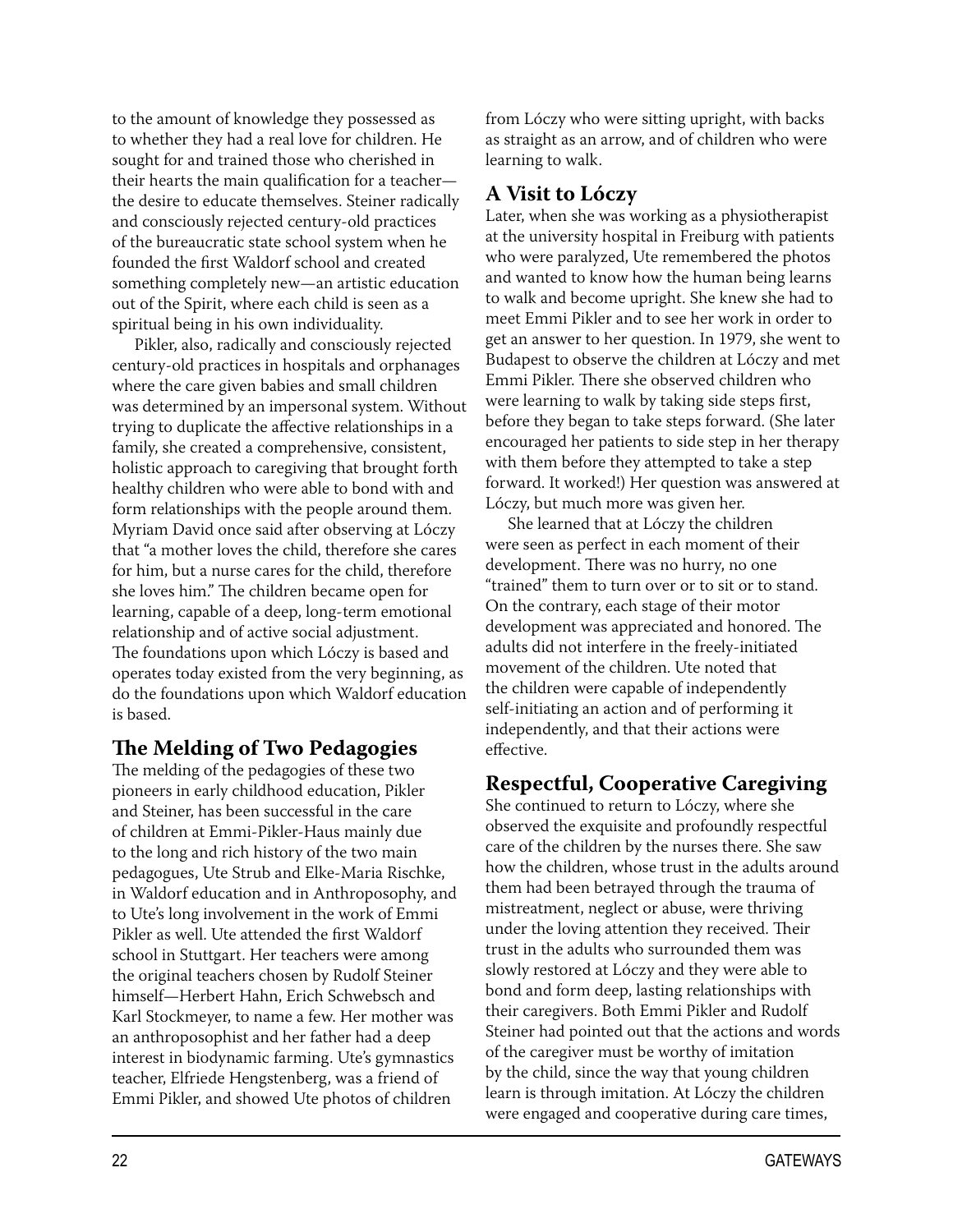taking their cues from the sensitive hands, loving hearts, and kind words of their caregivers, who encouraged them to be *active participants* rather than *passive recipients.*

In between these caregiving encounters, the children were peaceful with themselves or with exploring the world around them. As they grew older, they naturally reached out to play with the other children. Ute recognized, however, that a child's desire to be active was highly dependent on the degree of intimacy, joy, and mutual trust he experienced in his relationship with his nurse. She noted that the two factors were interdependent: the child's self-initiated activity and the way the child is handled in the care situation, which is the basis of the human relationship.

## **Emmi Pikler's Work in Germany**

Ute helped to translate Emmi Pikler's first book*, Peaceful Babies—Contented Mothers.* She invited Dr. Pikler to Germany to give lectures and seminars. Ute also began to give seminars in Germany about Emmi Pikler's work. After Pikler's death, Ute worked with Anna Tardos, Pikler's daughter, who is a psychologist and the director of Lóczy. She was invited by Anna to give workshops at Lóczy for the German and English-speaking seminars. I first met Ute in June 2004 in Budapest at the first English-language course offered at Lóczy. That very year the association was formed out of the impulse of a former colleague of Ute's for the creation of a residential nursery home for abandoned and abused children in Germany, and Ute became a board member. She has traveled to the US for the last two years at the invitation of Sophia's Hearth Family Center in Keene, New Hampshire, to give workshops on the Pikler principles. It has been a life's theme of Ute's to bring together the Pikler and Waldorf pedagogies in the care of young children in need of special care, such as those who live at Emmi-Pikler-Haus.

## **Out of the Work of the Waldorf Kindergarten**

Elke-Maria Rischke, caregiver for the older children and board member of the association of Emmi-Pikler-Haus, was a Waldorf kindergarten teacher in Germany for thirty-three years. She founded Waldorf kindergartens in Bonn, Ulm, and

Hildesheim. Ute visited Elke-Maria's kindergarten in Hildesheim in 1985 because she had heard that Elke-Maria had taken up Rudolf Steiner's indications regarding the importance of giving knotted handkerchief dolls to young children. Steiner had said that a child can understand and really love such a doll. Elke-Maria had decided to make knotted dolls for the children in her kindergarten out of soft, natural-colored wool squares which she had knitted.

Rudolf Steiner further emphasized the importance of this simple kind of doll for a child, rather than the so-called "beautiful" dolls which can move, have moving eyes, painted cheeks, real hair, etc., "If we give the child the kind of doll made from a handkerchief, the plastic, creative forces in the child that arise in the human organism—especially from the rhythmic system of breathing and blood circulation—and build up the brain, flow gently upwards to the brain. The child looks at the handkerchief-doll, and that becomes the formative force, real formative force, which then flows upwards from the rhythmic system and works upon the structure of the brain" (Steiner, 11). (Some seventy years later, Joseph Chilton Pearce wrote in his book *Evolution's End*  that optimal development of the brain occurs in children if they play with objects that were not meant to be "toys," but leave the children's imagination free).

Since Ute wanted to leave the imagination of children as free and undisturbed by the interference of adults as possible, just as Emmi Pikler and Rudolf Steiner wanted to leave the gross motor development of children free from the interference of adults, she was interested in knowing how the use of only knot dolls in Elke-Maria's kindergarten would influence the children's play. With the introduction of the knot doll in her kindergarten, Elke-Maria soon realized that other things would also have to change. She gradually brought in more soft, less-formed toys in place of the formed animals, people, boats, etc. that were in the kindergarten then. She substituted the more formed toys with objects directly from nature—shells, bamboo sticks, stones, pinecones, acorns—all with various different textures smooth, rough, bumpy, even. She began to notice that the children's play with the dolls and the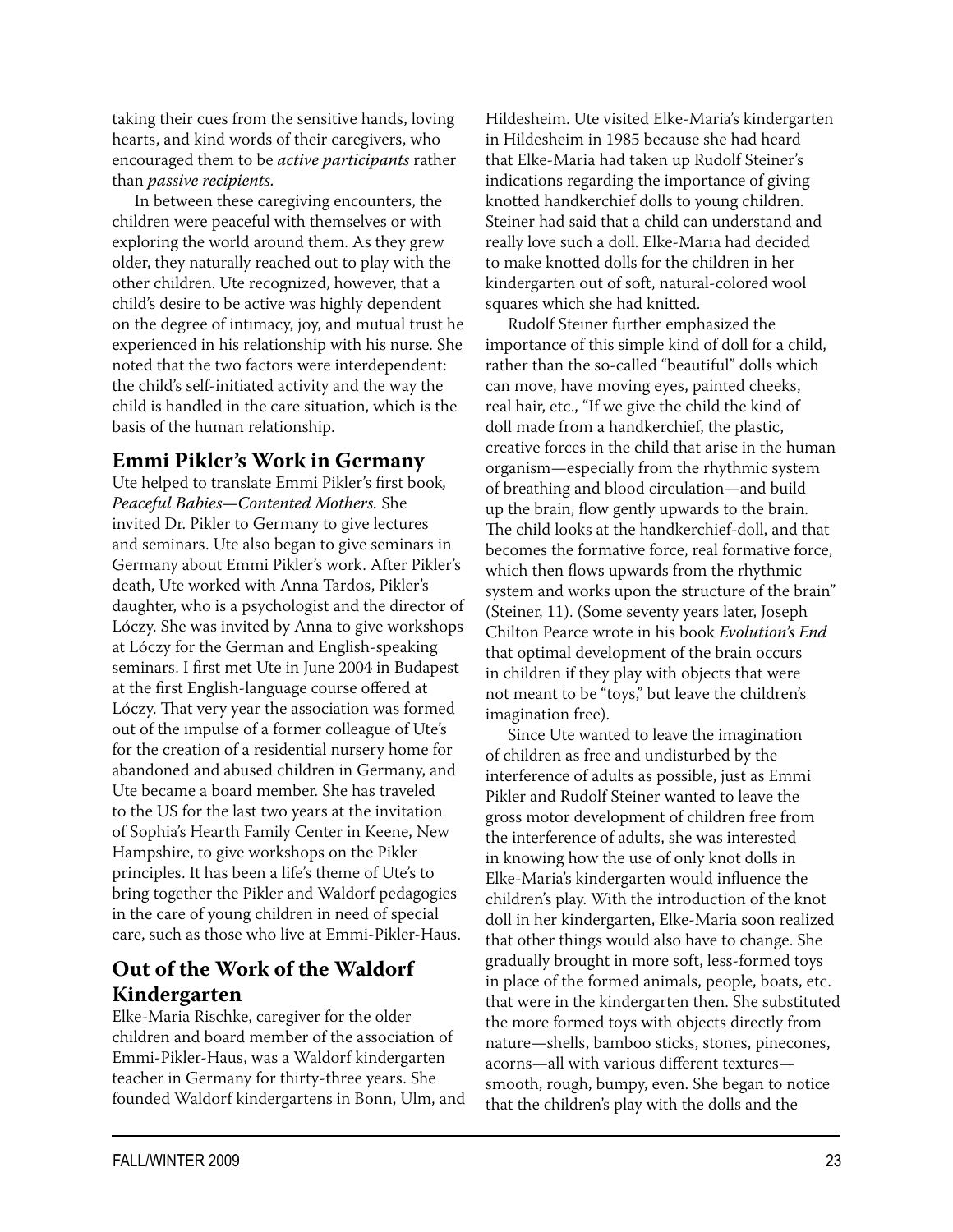objects from nature was fuller, richer, and more imaginative than before. A pinecone became a baby bottle, the top of an acorn a little cup for the baby, a seashell was the baby's dish, a stone became a cookie for baby. These same knotted dolls and objects from nature are the playthings of the children who live at Emmi-Pikler-Haus.

After her visit, Ute gave Elke-Maria a copy of *Peaceful Babies—Contented Mothers*. It wasn't until a year later that Elke-Maria communicated with Ute and told her, "You have left me a wonderful gift." Their friendship grew, and Elke-Maria visited Lóczy to learn more about the Pikler pedagogy. When the Berlin Wall fell in 1989, Elke-Maria went to Jena and helped to bring to birth a "free" kindergarten at the request of a group of parents there.

The caregivers of Lóczy and Emmi-Pikler-Haus are caring, devoted, and courageous women. The words of Karl König below reflect the quality of the work these women do in service to the children in their care and, ultimately, in service to the children of the world:

*There is a knighthood of the twentieth century whose members do not ride through the darkness of physical forests as of old, but through the forest of darkened minds. They are armed with spiritual armor and an inner Sun makes them radiant. Out of them shines healing—healing that flows from a knowing of the image of Man as a spiritual being. They must create inner order, inner justice, peace, and conviction in the darkness of our time.*

#### **References**

Steiner, Rudolf. *Understanding Young Children: Excerpts from Lectures by Rudolf Steiner*. Silver Spring, MD: Waldorf Kindergarten Association, 1994 (distributed by WECAN).

**Joyce Gallardo** *has been an early childhood educator for more than twenty-five years. She is the director of Los Amiguitos, a family daycare home, where she works out of the insights of Waldorf early childhood education, offering a kindergarten-nursery program that is enriched by the work of Emmi Pikler. She has completed RIE Level I training in the U.S. and introductory and advanced training at the Pikler Institute in Budapest, Hungary.*

### **Waldorf Education in the Middle East**

In October, 1922, Rudolf Steiner said, "The most important thing is to establish an education through which human beings learn once more how to live with one another."

I often think about the comment, and take it to be the core of the work of Waldorf education. And I recently heard of some people taking that idea to a new level. I attended an inspiring presentation by the Salaam Shalom Foundation.They are working to create peace in the Middle East through three visionary programs. One is an Arab Waldorf school, already serving a mixed Arab community of Muslims, Christians and Druze, building bridges of common activity and festivals with their parallel classes at Harduf (the nearby Jewish Waldorf School). Another program is Ein Bustan where Arab and Jewish children attend Waldorf kindergarten together in equal numbers, with similarly diverse teachers. And they are creating a teacher training for Palestinian teachers in the West Bank. Their work toward peace is very hope-filled! More information can be had at www.ssefoundation.org. For information about the Arab-Jewish Kindergarten program go to www.ein-bustan.org and click on the language of your choice.

 *—Stephen Spitalny, ed.*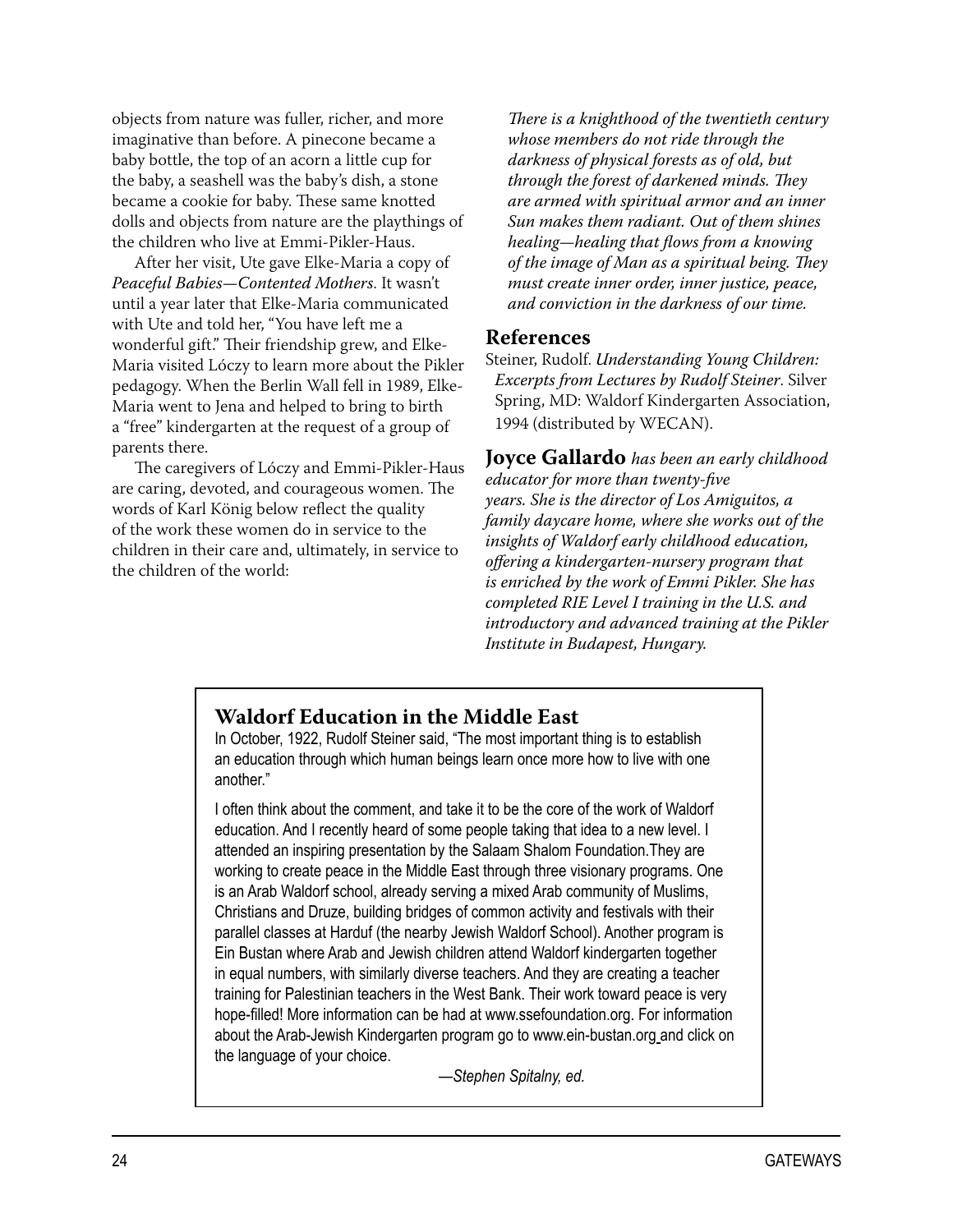# *Teacher Training in México*

• Louise deForest

Waldorf education is alive and well in México! This summer marked the ninth year that the Centro Antroposófico has hosted teacher training courses, currently at the Waldorf School of Cuernavaca, (the City of Eternal Spring) in the state of Morelos.

The teacher training started in 2001 and the directors of the Centro at that time were Alida González, Teri Block and Verónica Gabucio. Feliz and Beatriz Zimmermann, longtime Waldorf teachers from Switzerland, had already spent years offering workshops, conferences and talks on Waldorf education in México and, given the interest and the rapid

growth of Waldorf programs and schools, the time seemed ripe to offer professional training.

Teri Block has since gone on to pioneer new ventures, but Alida and Verónica have steadfastly carried the Centro and its students for each three week intensive. This past summer was no exception.

Both kindergarten and class teacher training take a total of five consecutive summers (or the equivalent) of three weeks each to complete. This is a substantial commitment for Mexican teachers, whose normal summer vacation is only four weeks long. This summer, like most summers, teachers came from all across México, Puerto Rico, Costa Rica, Guatemala, Nicaragua, the United States and Colombia for a total of 101 students.

The faculty of the Centro is equally international with this year's teachers coming from Switzerland, Argentina, the United States, and México. Many, such as the Zimmermanns, have been teaching almost every summer; others were here for the first time this year, though many hope to return in the future.



This summer there were three students who finished the teacher training program: Marta Olga, a nursery teacher from the Colegio Yeccan in Guanajuato, Carmen María, who teaches in her own kindergarten program in Monterrey (La Escuela Micael) and Adrian, who just graduated his eighth grade from the Colegio Yeccan and is hoping to go on to the first ninth grade there this September. Also attending was Olga, a kindergarten graduate last year, also from the Colegio Yeccan, who returned as a part of her ongoing professional development.

The program itself is very similar to teacher training programs world-wide: anthroposophic study, artistic activities and music, movement (eurythmy, spatial dynamics or Bothmer gymnastics) and methodology, with evening presentations and lectures each week. Class and kindergarten teachers join together for the study and various artistic activities, separating for the methodology and specialty classes.

Because of the shortage of experienced teachers in México, ongoing mentoring is only occasionally available, which is a great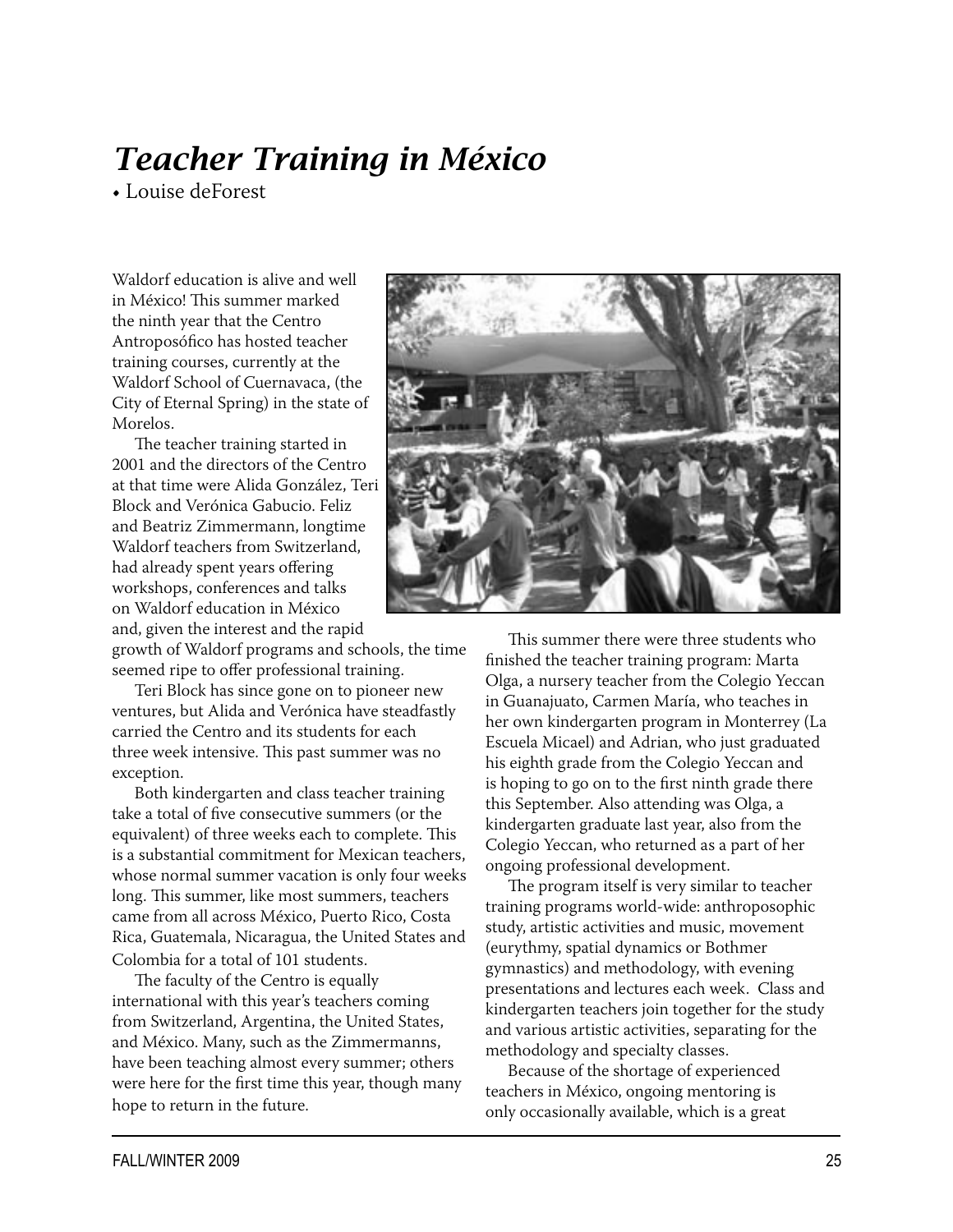disadvantage to the teachers-in-training. As part of their training, all teachers must visit another early childhood program in a Waldorf School, but here, too, there are challenges, as there are few Waldorf schools within México that are developed enough to offer solid programs to observe. As with other part-time trainings, no practice teaching time is offered, though all the students are currently working in some kind of program or school.

There is no Méxican Waldorf Association yet (though there is an active interest in creating one), so México comes under the umbrella of WECAN and AWSNA. Twice a year there are gatherings for representatives from all the schools and programs in México, with each school taking turns hosting the gathering. The Pedagogical meeting is held in November and the Anthroposophical meeting is usually in April or May. These gatherings are well attended and offer the possibility, through the workshops offered, for ongoing professional development, as well as the opportunity to visit another school and reconnect with colleagues. Unfortunately, the schools in both the far north

and the far south of México are often unable to attend because of the distance and expense. An AWSNA and/or a WECAN representative tries to attend each of these gatherings.

To learn more about the work of the Centro, you can go to their website (in Spanish): www. antroposofiamexico.org. Or you can contact Alida or Verónica (both speak English) by writing to centro@antroposofiamexico.org.

**Louise deForest** *has been a Waldorf kindergarten teacher for many years and is now the Pedagogical Director of the Early Childhood program at the Rudolf Steiner Waldorf School in Manhattan. Louise is also a WECAN board member, a regional representative of WECAN in México, one of the representatives from North America to IASWECE, and leader of the Waldorf early childhood teacher training in Cuernavaca, México.* 

We are delighted to announce a forthcoming new WECAN book *in Spanish*, edited and translated by Louise deForest. This book will be a compilation of articles previously published in other WECAN books, along with Roberto Trostli's excellent article, "The Waldorf Kindergarten: The World of the Young Child."

Louise writes, "Almost every summer I teach early childhood courses at the Centro Antroposófico, in México, which offers teacher training courses to class, high school and early childhood educators. I know firsthand how difficult it is for our Méxican colleagues to find resources in their own language and what a challenge it is for them to get a true sense of a Waldorf early childhood program when there are so few mature Waldorf schools in their country. I have chosen these articles because each one provides insight into the life of a Waldorf early childhood classroom, as well as clear, warm pictures of child development. Included will be articles by Joan Almon, Dr. Joop van Dam, Freya Jaffke, Dr. Helmut von Kügelgen and Susan Howard."

WECAN offers this book out of a deep desire to collaborate with and support our Méxican early childhood colleagues and to contribute to the deepening of Waldorf early childhood education in México. It will be available early in 2010.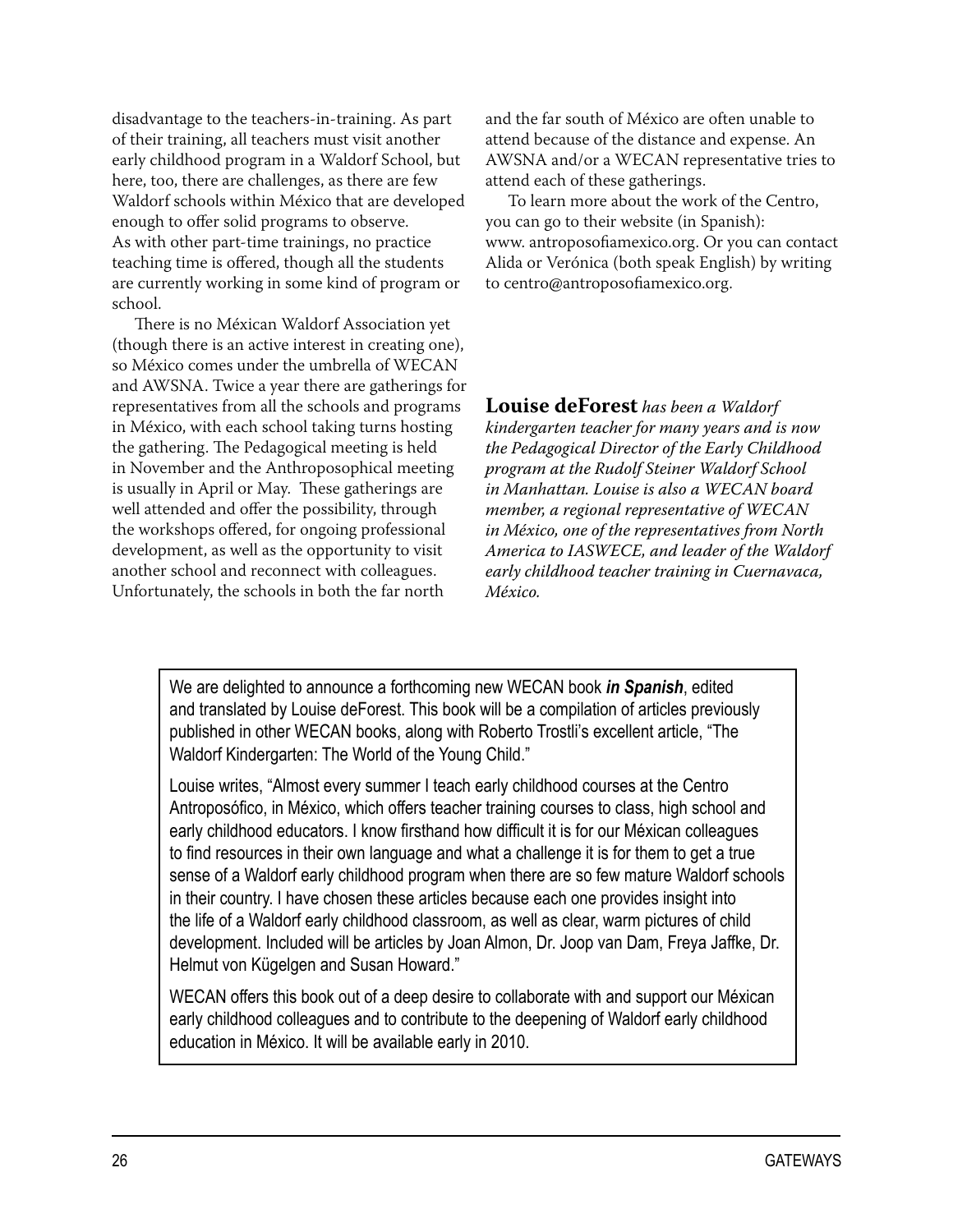## *Pictures from Norway*

• Louise deForest

In early May, 2009, I found myself waiting to meet Susan Howard in the airport of Oslo, Norway. We were on our way to Arendahl, a small, seaside town close to the southern tip of Norway and we had come to speak (along with Ann Sharfman, from South Africa) at their national early childhood association yearly conference. These yearly conferences are held in different schools each year and the school hosting this particular conference, Stjerneglimt (Star Glitter, or Shine) was also celebrating its twenty-fifth anniversary. Founded by Eldbjorg Paulssen, who still teaches there, it is now home to infants through five-yearolds. When we attended an Open House there, we met several young mothers who themselves had been children there in the early years of the school.

My first impression of Norway was that of granite, pushing the land into jutting mountains, steep hills and rock-strewn valleys. It is no wonder that the Norwegians became a seafaring people—the land looked impossible to farm! Trees are tall, forests dense, and the rock, almost like a sleeping beast just under the surface, always present. I understood all the trolls and giants in Norse tales now that I had seen this rugged and wild landscape.

The early childhood conference was held on a lovely island accessible by bridge and dotted with old army barracks and halls dating back to the Second World War. It is a small island but spacious enough to host several events at once and our neighbors were, much to our amusement, a large motorcycle club and a working dog show.

Approximately 250 teachers came to the conference, enthusiasm and good will as obvious on their faces as on the ones I see in our own North American EC conference every year. Luckily, almost everyone in Norway also speaks English—and often very, very well—so we were able to meet and speak to many teachers before

going on to the IASWECE Council meeting held a few days later in Oslo.

The Waldorf school movement began in Norway in the same year as it began in North America: 1926. Rudolf Steiner first spoke in Norway in 1921 and the resounding echo in the souls of those present was strong enough to found the first school in Oslo. The first kindergarten was founded in 1932 by Gulle Brun, a eurythmist and faculty member in the first school, whose work and vision still inspire teachers today. The schools grew slowly until 1970 when the Norwegian government passed legislation to subsidize all schools, public and independent, which led to the rapid founding and growth of many new Waldorf schools.

Today there are approximately sixty kindergarten programs, serving about 1,300 children and their families (there are just over four million people in Norway). For many years, the early childhood programs formed part of the National Waldorf School Association but in 1997 the Norwegian Waldorf Early Childhood Association was formed. Like our WECAN, the Norwegian EC Association hosts conferences, publishes newsletters (four times a year), engages in research and keeps a finger on the pulse of childhood within Norway. Currently, Mette Johannessen, a longtime kindergarten teacher in Oslo, represents Norway on the IASWECE Council.

Some of the burning issues facing our EC colleagues in Norway are similar to the challenges we are familiar with here in North America; others, however, are particular to Norway and perhaps to Europe in general. One of the big questions living among early childhood teachers and class teachers is the six-year-old groups. In an effort to delay the entrance into first grade until a child reaches seven years old, special classes have been introduced for the six-year-olds. These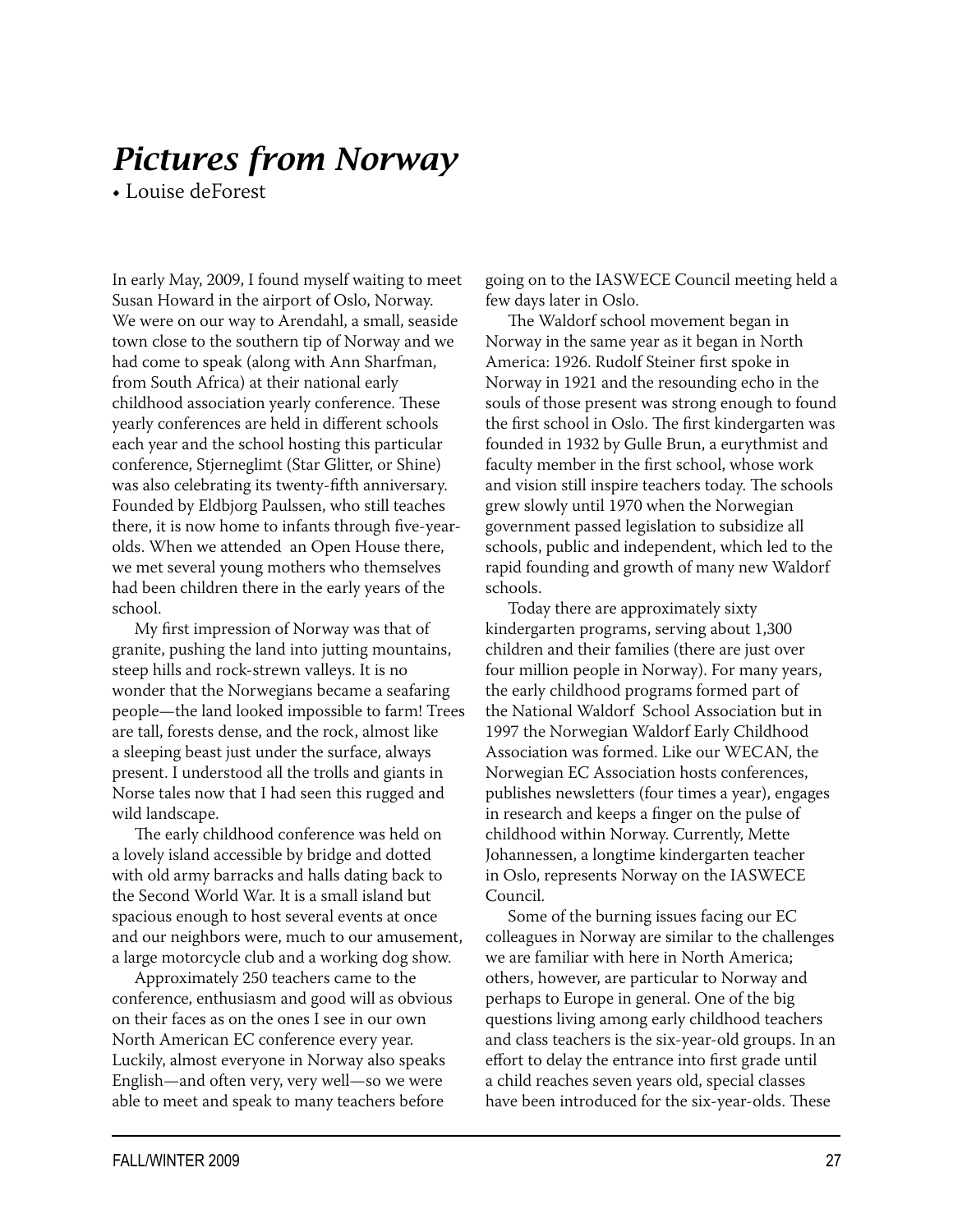classes are called first grade in Norway, but the hope and intention has been to have these classes remain play-based groups for older kindergarten children. Because these classes are subsidized by the government (and nursery and kindergarten classes are not), the six-year-old groups are now increasingly part of the elementary schools, which has many EC teachers concerned. Finding capable and knowledgeable teachers to carry these classes is challenging, and the elementary schools for the most part offer little guidance for the content of these programs. As one kindergarten teacher told me, "Each person does their own thing; sometimes it feels like a kindergarten but mostly it feels like just another grade in the school." For this reason, the quality of these programs varies widely; the early childhood association did write guidelines for these programs but because they do not take place in kindergartens, the guidelines rarely reach the teachers who need them. Many EC teachers fear that these classes serve to give the children a head start into the grades, with numeracy and literacy taking precedence over the envisioned play-based program.

All the kindergarten teachers I spoke with felt that the same-age class is an unhealthy social situation for the older children, who no longer have the opportunity to be "big brothers and sisters" to the younger children, and many teachers felt that, being a part of the elementary school left the six-year-olds unprotected and in a position to try to keep up with the older children on the playground. Just a month or so ago I heard that the government will no longer be subsidizing these older-child groups, so it is now a question whether they will return to the kindergarten programs or become a real first grade.

On the other end of the spectrum, younger children are now entering into the Waldorf Early Childhood programs in record numbers, often as young as months old. Norway offers long maternity and paternity leaves to new parents (imagine!), but once a child has turned one, the expectation is that the parents will reenter the work force full time. Today, 98% of all oneyear-olds are in some kind of institutional care setting, often for full days. None of us in the early childhood would agree that this is a healthy situation for the child or for the family, but this is

a reality in many countries and now the question becomes how to make this long day as stressfree and as healthy as possible. I saw many nap rooms, with cradles and carriages and little beds covered with quilts and draped with soft cloths in all the schools I visited. Here, too, finding capable caregivers is a huge challenge and establishing the essential elements of a healthy program for this age in all the schools and programs has yet to be done. Full-time and part-time teacher training is offered in Norway but there are no courses or trainings for the care of the very young child, which is now a task for the EC Association to address.

Innovative work is happening among anthroposophical initiatives and the Anthroposophical Society as they become more united and more visible in the broader community. Last year, in a gesture of sharing and reaching out, a cultural gathering took place outside of City Hall in downtown Oslo, completely open to the public. Various workshops were offered, as were classes of eurythmy, performances of plays, art exhibits, agricultural expositions and a lecture in the very lively Literature House close by. The practical and more esoteric aspects of the School of Spiritual Science were freely shared. It was such a successful gathering, and so much fun for everyone involved, that another gathering is planned for this autumn, with the theme of the economic situation in the world.

The Waldorf Teachers' Conferences are also changing in nature. The one last year was opened to Waldorf teachers, parents, public school teachers and professionals in diverse fields, and the keynote speakers and workshop leaders were renowned experts in their fields and came from outside of the Waldorf perspective. This, too, proved to be a rewarding experience for all those involved and the conferences will continue in this direction, bringing together all those who are actively working toward the future and the wellbeing of the next generation.

I left Norway on May 17, the Independence Day of Norway . . . bigger than Christmas, one Norwegian told me. Having grown up with the flag waving, veterans marching, military parade version of Independence Day, I found the Norwegian celebration a very pleasant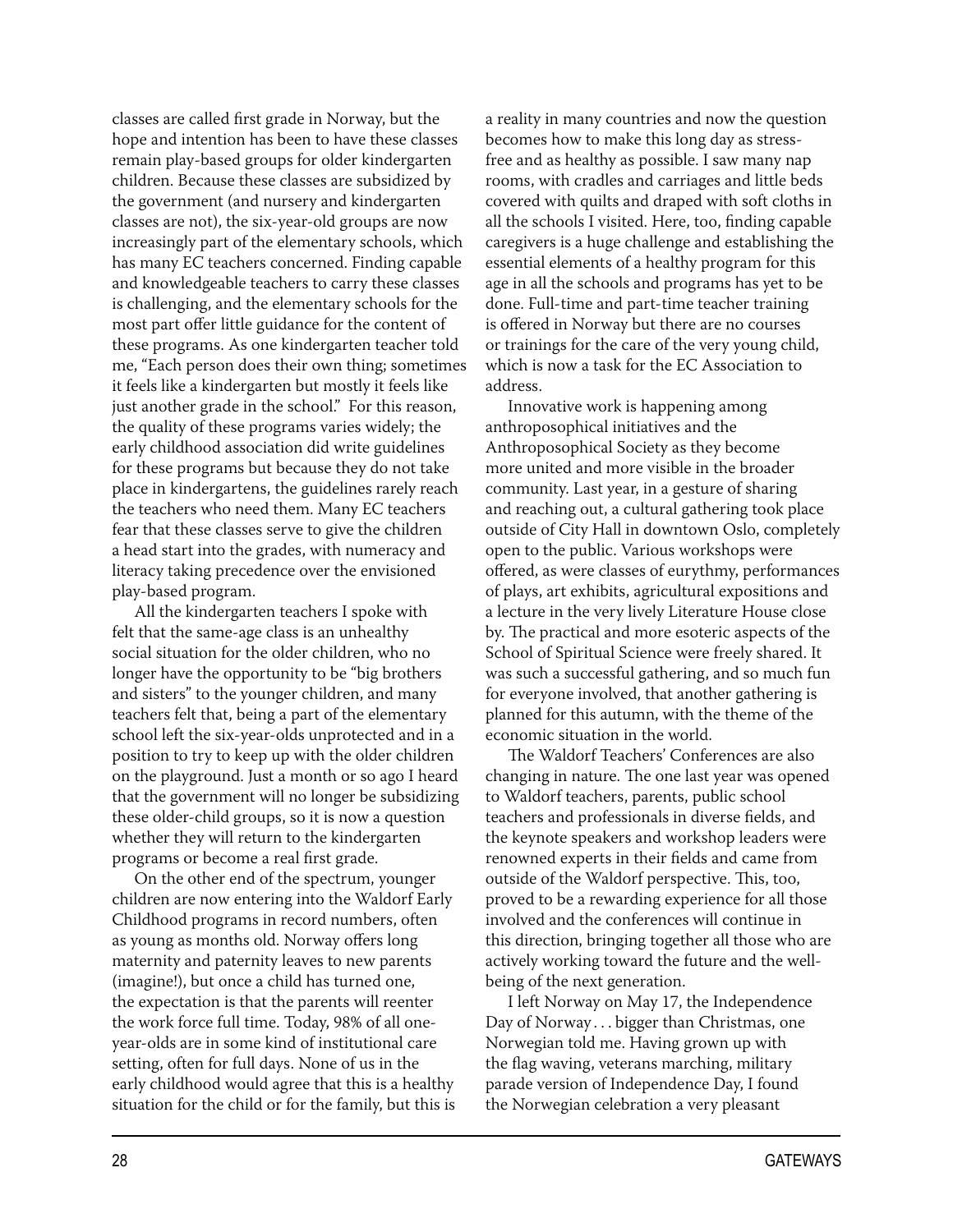surprise. Preparations begin many days before the celebration, and in Oslo I saw many soldiers sweeping the sidewalks and streets, pruning bushes, and making everything beautiful. Everything closes on this day, most streets are for pedestrian use only, and there is an air of great joy and celebration everywhere. This is a festival by and for the children and on THE day, children in traditional Norwegian dress gather together, their arms full of flowers, and walk to the King and Queen's castle, in the center of Oslo, and

give the flowers to them. As they walk up the long, lilac-bordered road, they sing joyful songs, and are joined by the adults standing along the sides of the roads, also dressed in traditional Norwegian clothes, waving boughs of flowers and singing along with the children. It is a thoroughly peaceful, joyful celebration of not only Norway's independence from Sweden, but, more importantly, the great gift of the future of Norway as embodied by their children.

#### BOOK REVIEW

## *Saint Martin*

• Reviewed by Nancy Blanning

#### *Saint Martin: Between Michaelmas and the Holy Nights* by Michael Martin (WECAN Books, 2009).

Martinmas is not one of the American traditional celebrations (outside of some Waldorf schools), yet it is appealing in its images. The simple story of the legend of Saint Martin we know. Martin, a Roman soldier, took pity on a poor, shivering beggar. He cut his cloak in two and bestowed half of it upon the beggar. Later in a dream Martin saw that the beggar he had served was the Christ. This event at age eighteen transformed his young life completely, and shortly afterward he sought baptism and true, humble dedication to his new Christian faith. Two years later while still serving in the Roman army, he laid down his sword and refused to bear arms against another human being—in opposition to family expectation, training, and instruction of his Roman commanders. Martin went on to become bishop of Tours in France. He was known for his humility and compassion toward others, especially the downcast, the poor, and those whom society had rejected. The light and sense of hope he brought to these people is reflected in the Lantern Festival some of us celebrate in our Waldorf schools each autumn around November 11.

That is the simple story. The new WECAN publication, *Saint Martin*, expands the picture. It shows how profoundly and courageously the

example of Martin stands for humanity seeking its own understanding of spiritual realities and striving for unselfish, personal development. This tenth volume of "The Little Series" was written by Michael Martin, a handwork teacher in Nuremberg. The English translation provides a wealth and depth of information and insight into this autumn festival. The Roman era marked a change in human consciousness toward individualization, which can become aggressively ego-centered, a Mars characteristic. Martin's biography, occurring at a turning point in this evolution of consciousness, offers a striking counter-image. His life radiated quiet humility and compassion toward other human beings, incredible self-discipline, and firm courage to oppose acts of inhumanity. He carried firm conviction to replace earlier pagan beliefs and practices with Christianity.

Martinmas is not one of the four major festivals—Michaelmas, Christmas, Easter, and St. John's—but occurs in November, a transitional time of the year. This is the month when the dead are remembered, an aspect connected in European celebrations to St. Martin. The gates to the spiritual world open at this time. The light of heaven streams down to illumine our deeds and reveal their true nature—kind, selfish, generous, greedy, indifferent. The book explains that in European tradition St. Martin has been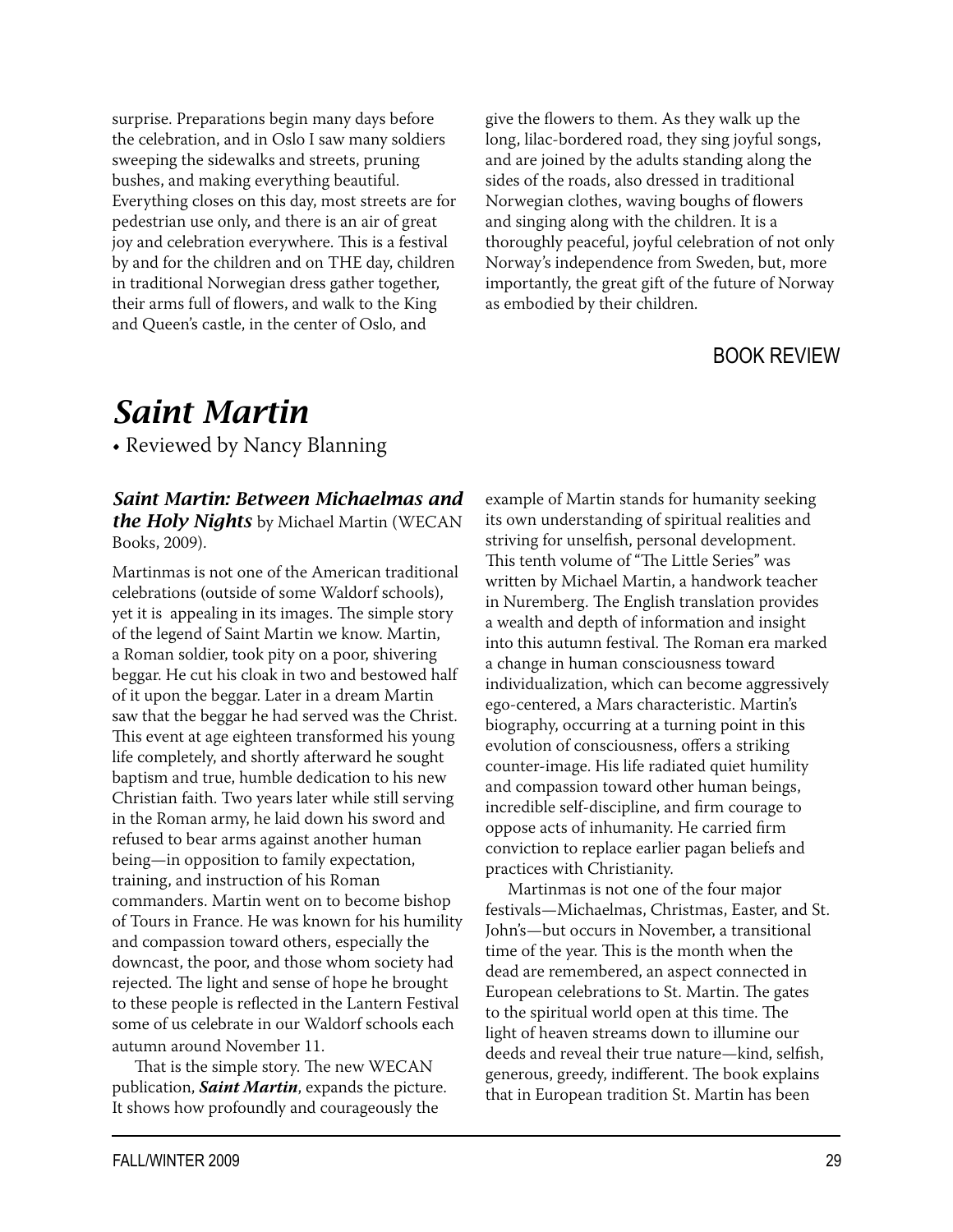accompanied by "Pelzmartl" or "Fur-Martin," whose spirit is more familiarly represented in our celebrations by St. Nicholas' companion, Ruprecht. As the book elaborates on Pelzmartl and this mood of evaluation, it becomes very striking how Martinmas is the first step from Michaelmas toward Advent and Christmas.

In the festival year, Martinmas stands between Michaelmas and Advent, offering a path from one to the other. November 11 stands exactly midway between Michaelmas on September 29 and Christmas Eve on December 24. Martin's life occurred at a pivotal moment in the evolution of human consciousness when strong individuality emerges. At Michaelmas we confront the dragon with the fierceness of his oppositions and intention to rule. The light we experience at that time comes from the far cosmos in shooting stars and from sparks of weapons clashing in a warrior mood. Martinmas, with its encouraging yet revealing lantern light, pictures the saint who stands as a strong individuality developing with humility and unselfishness. This example naturally leads toward the images of Advent. The journey toward Christmas is a long path that requires

preparation. Advent is the time of preparation for Christmas. In a similar way, Martinmas can be looked upon as the preparation time leading to Advent when acts of kindness and generosity serve others without desire to elevate oneself.

*Saint Martin* fills the picture standing behind the simple traditions with rich biographical and historical information. The book further reveals spiritual content within these traditions through the insights of Rudolf Steiner and anthroposophy. The more we, as educators, understand what stands behind each experience we bring to the children, the more potent it becomes. Festival images thus become spiritual nourishment for humanity. This book provides a wealth of information to help us deepen our understanding and derive new inspiration for this festival. Deepest thanks to the author, Michael Martin; to Dr. Helmut von Kügelgen for making these "Little Series" resources available to Waldorf educators; and to the translators (for this volume, Dorothea Mier together with Lory Widmer, WECAN Managing Editor) for making this quiet treasure available to us all.

## CALENDAR OF EVENTS



#### *Conferences*

February 12 – 14, 2010, Chestnut Ridge, NY: **Deepening Our Capacities to Meet the Children in Our Care,** WECAN East Coast Conference. Third of a series focusing on so-called difficult children, with Dr. Gerald Karnow. Online registration opens December 4; registration deadline January 19. Contact 845-517-2388 x11 / conference@waldorfearlychildhood.org / www.waldorfearlychildhood.org.

#### Feb. 13 – 14, Bellingham WA. **WECAN Pacific Northwest Early Childhood Conference**. Dr. Steegmans continues the investigation of the first seven years of life, focusing on the middle years. Contact Holly Koteen-Soule, 206-528-1702 / hollysgarden@qwest.net

or Annie Gross, 250-537-4644 / anniegross@gmail.com

February 18 – 20, Marin Waldorf School, San Rafael, CA: **A New Impulse,** conference with Christof Wiechert for Waldorf professionals and those with or in training. Contact Dave Alsop, Bay Area Center for Waldorf Teacher Training, 415-332-2133, dave@bacwtt.org.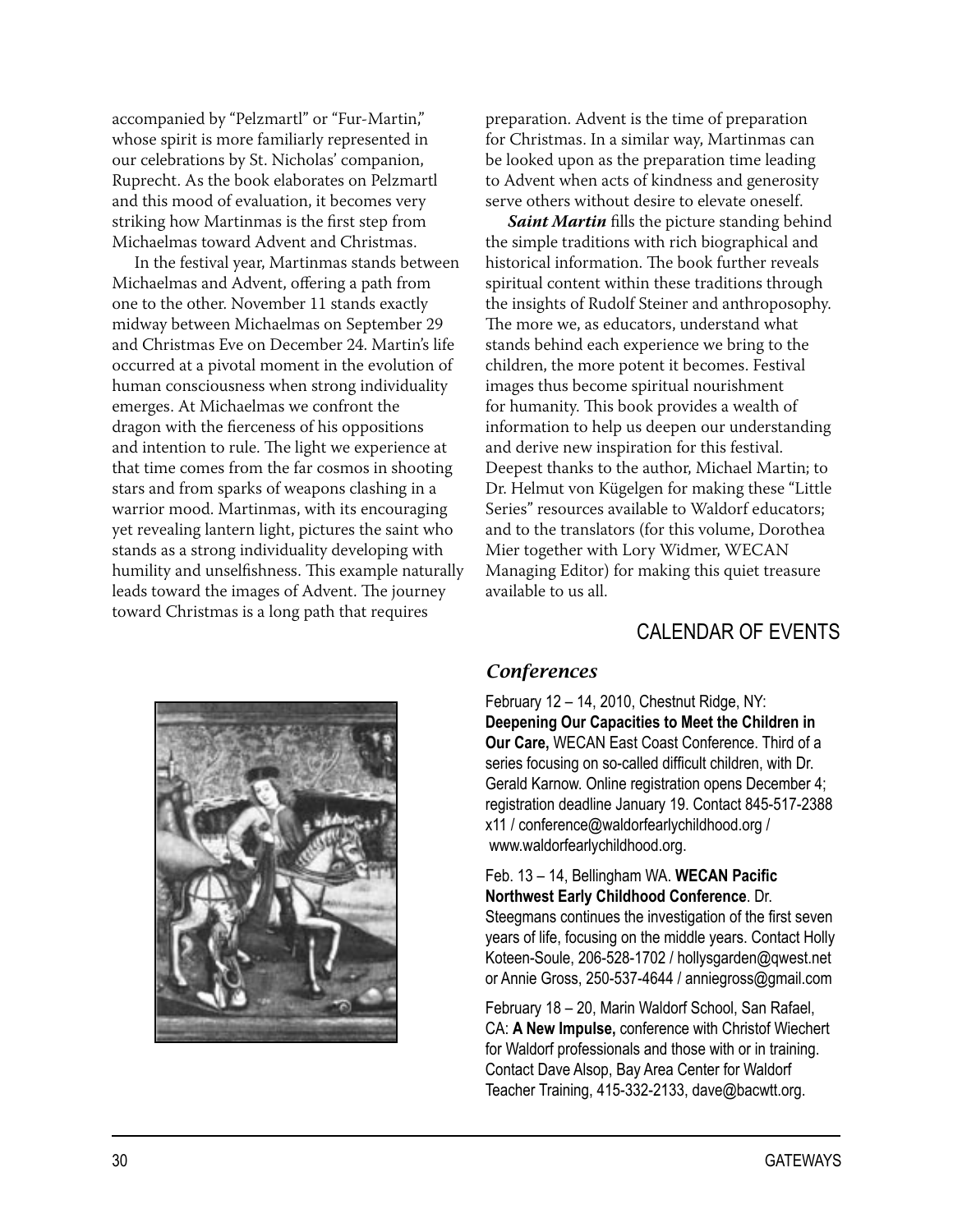## February 18 – 20, Fair Oaks, CA: **West Coast Educator's conference with Early Childhood**

**conference**. Theme is Therapeutic Aspects with Laurie Clark, Nancy Blanning and Suzanne Down. For more information contact Lauren Hickman at 916-961-8727 ext. 117, earlychildhood@steinercollege.edu

April 14 – 15, Fair Oaks, CA: **Mothering and Spirituality: Resourcing Feminine Wisdom**. Parenting conference with Regina Ryan, author of The Woman Awake, Nancy Jewel Poer, Rahima Baldwin Dancy. For information see www.waldorfinthehome.com or call 303- 546-0070.

April 23 – 25, Chestnut Ridge, NY: **Handwork Conference** hosted by the Fiber Craft Studio. Contact the Fiber Craft Studio, 845-425-2891, fibercraft@threefold.org.

April 23 – 24, Calgary, AB Canada: Gateways Conference: **Imagination and Story— Foundation for**  Learning. Contact <k.brunetta@calgarywaldorf.org>

June 2 – 5, Dornach, Switzerland: **The Healthy Development of the Child Under Three.** Birth to Three conference open to child care providers and those working with young children in education, care and therapeutic situations. With Dr. Michaela Glöckler and others. Further information will be available on the International Association website at www.iaswece.org.

July 4 – 8, Sao Paolo, Brazil: **Childhood as an Impulse for the Development of the Human Being**, International Early Childhood Conference co-sponsored by the Alliance for Childhood, Federation of Waldorf Schools in Brazil, and IASWECE. Keynote speakers: Louise deForest and Nancy Mellon from the USA and Helle Heckmann from Denmark. Further information will be available soon on the International Association website at www.iaswece.org, or contact Chantal Amarante in Sao Paolo at fewb@fewb.org.br or visit their website at www.fewb.org.br.

### *Workshops and Short Courses*

Nov. 12 – 14, Boulder, CO, **Development of Speech in Early Childhood** and how storytelling and puppetry support it, with Suzanne Down. Contact Rahima Baldwin, 303-546-0070, rahima@informedfamilylife.org

November 14, Rudolf Steiner College, Fair Oaks, CA: **Your Child's Amazing Mind**: Brain Development with Cynthia Lambert. Family Ways Parenting Series for

parents, teachers and caregivers of children birth to seven. Contact Lauren Hickman at 916-961-8727 ext. 117, earlychildhood@steinercollege.edu.

November 14, Rudolf Steiner College, Fair Oaks, CA: **Circle Time Magic**: Educator's Enrichment Series Session II for teachers and caregivers working in state and independent preschools, playgroups, extended day programs, or family childcare homes. CE hours available. For more information contact Lauren Hickman, 916-961-8727 x117, earlychildhood@steinercollege.edu

November 14 – 15, Chestnut Ridge, New York: **Felting Slippers Workshop** with Mikae Toma. Contact the Fiber Craft Studio, 845-425-2891, fibercraft@threefold.org.

November 15, Eugene, OR: **Exploring Healthy Movement and Speech for the Young Child,** with Helle Heckmann from Denmark. Contact the Eugene Waldorf School, 541-683-6951, info@eugenewaldorf.org

November 16, Eugene, OR: **Preserving Childhood**, a presentation by Helle Heckmann. 7 pm. Contact the Eugene Waldorf School, 541-683-6951, info@eugenewaldorf.org

November 21, Pacific Northwest, Location TBA: **Pacific Northwest Regional Gathering.** Helle Heckmann will be our guest speaker. Contact Holly Koteen-Soulé, 206- 528-1702, hollysgarden@qwest.net

December 5, 9 am – 3 pm, Sophia's Hearth Family Center, Keene, NH: **Creative Discipline, Part I: Strategies for Guiding Two and Three Year olds in Developing Successful Social Behaviors** with Susan Weber. Contact Bonnie Chamberlin, 603 357-3755, bonnie@sophiashearth.org

January 12 – March 2, 2010, Chestnut Ridge, New York: **Making a Waldorf Doll** with Chris Marlow. Contact Fiber Craft Studio, 845-425-2891, fibercraft@threefold.org.

Jan. 16 – 17, Vancouver, BC, Canada: **The Art and Delight of the Rod Puppet.** Contact Suzanne Down <suzanne@junipertreepuppets.com

January 23, Sophia's Hearth Family Center, Keene, NH: **The Pikler Approach to Gross Motor Development**  with Jane Swain. Contact Bonnie Chamberlin, 603 357- 3755, bonnie@sophiashearth.org

January 30, Rudolf Steiner College, Fair Oaks, CA: **Eat Your Veggies! Nutrition for Young Children:**  Educator's Enrichment Series Session III. Contact 916- 961-8727 ext. 117, earlychildhood@steinercollege.edu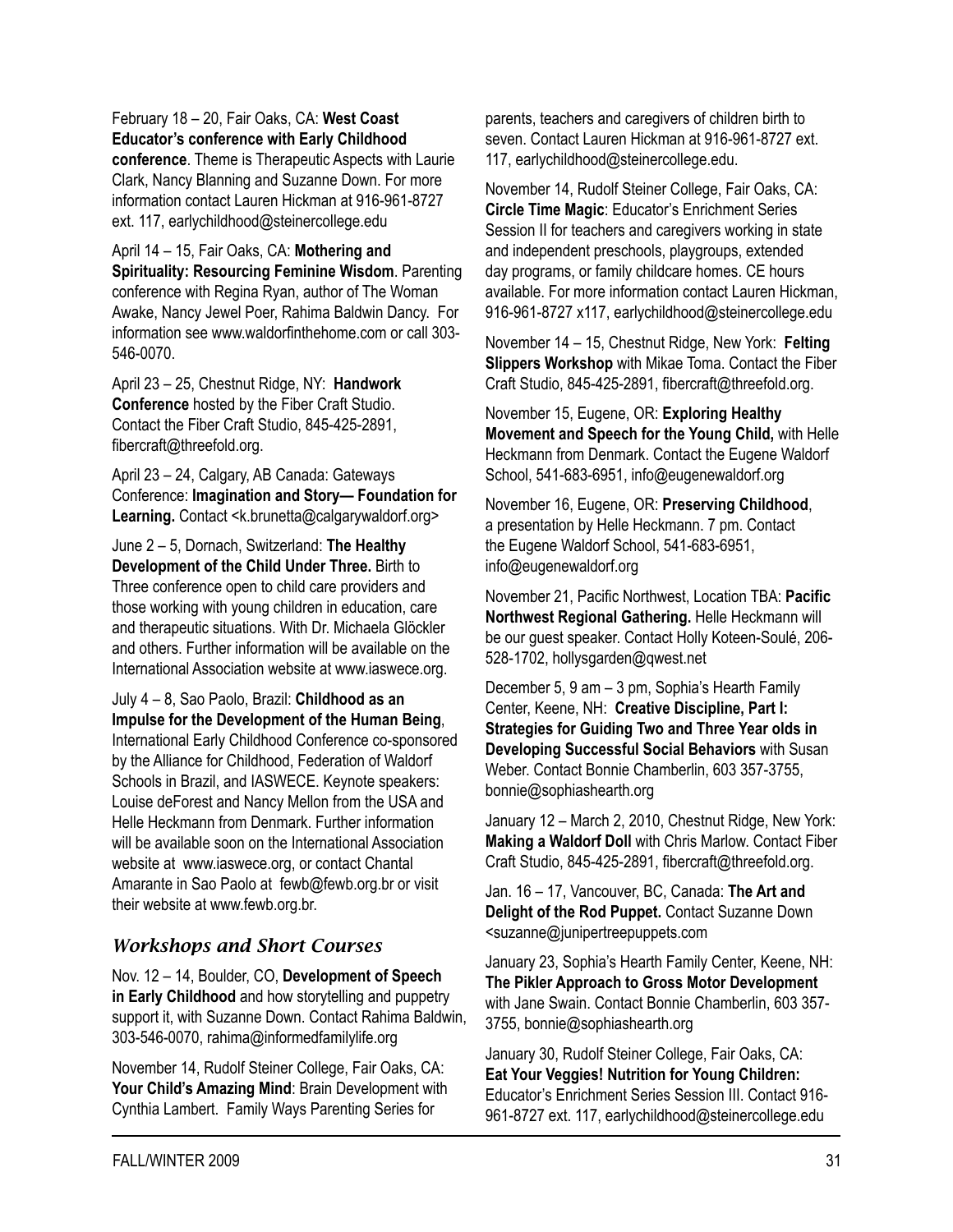January 30, Rudolf Steiner College, Fair Oaks, CA: **Discipline through Pictorial Language with Veronica Gunesekara.** Family Ways Parenting Series. Contact 916-961-8727 x117, earlychildhood@steinercollege.edu

Feb. 13, Sacramento, CA: **The Archetype of the Worker Character,** puppetry workshop with Suzanne Down. Contact suzanne@junipertreepuppets.com

February 20, Sophia's Hearth Family Center, Keene, NH: **Creative Discipline, Part II – Reframing Discipline Using Sensory Strategies** with Jane Swain. Contact 603-357-3755, bonnie@sophiashearth.org

March 6, Rudolf Steiner College, Fair Oaks, CA: **Mealtimes** with Kristin Lougheed. Family Ways Parenting Series. Contact Lauren Hickman at 916-961- 8727 ext. 11 , earlychildhood@steinercollege.edu

March 6, Rudolf Steiner College, Fair Oaks, CA: **Crafts and Art for Young Children:** Educator's Enrichment Series Session IV. Contact Lauren Hickman at 916-961- 8727 ext. 117 , earlychildhood@steinercollege.edu

March 6, Spring Valley, NY: Mid-Atlantic Regional Gathering: **The early childhood educator's work in outreach and admissions** with Patrice Maynard. Contact Karen Atkinson, 609-466-1970 ext. 611, atkinsonkaren@comcast.net

March 24 – 27, LifeWays Early Childhood Center, Milwaukee, WI: **Nurturing and Nourishing** with Trish McPhee, Anthroposophic Nurse. Contact Cynthia Aldinger, 405-579-0999, ck.aldinger@sbcglobal.net

April 6 – 10, Sacramento, CA: **Color and Light Puppetry**, healing the eye and soul. Contact: Suzanne Down, <suzanne@junipertreepuppets.com>

April 17, Rudolf Steiner College, Fair Oaks, CA: **Fathering: Reaching for the Future** with Robert Hickman, Ph.D. Contact Lauren Hickman at 916-961- 8727 ext. 117, earlychildhood@steinercollege.edu

April 17 – 18, Sophia's Hearth Family Center, Keene, NH: **Creating and Enlivening a Rod Puppet, Part II** with Libby Haddock. Contact Bonnie Chamberlin, 603- 357-3755, bonnie@sophiashearth.org

May 8, Rudolf Steiner College, Fair Oaks, CA: **Tell Me a Story from Your Mouth:** Storytelling with Karen Viani. Family Ways Parenting Series.Contact 916-961-8727 x117, earlychildhood@steinercollege.edu

May 15 – 16, Sophia's Hearth Family Center, Keene,

NH: **The Why and How of Reflexes** with Jane Swain. 603-357-3755, bonnie@sophiashearth.org

July 5 – 9, Boulder CO: **From Womb to Three**, with Nancy Blanning and Suzanne Down. Contact suzanne@ junipertreepuppets.com

#### *Performances*

February 27 – March 7, 2010: Midwestern US and Maine. **Eurythmy Spring Valley Ensemble Tour**. Contact Lura Jacobs, 845-352-5020, ext. 13, info@eurythmy.org.

#### *Ongoing Trainings and Courses*

November 9 – 13, Rudolf Steiner College, Fair Oaks, CA: Last call for enrollment in the **Early Childhood In-Service Program**, a part-time teacher training program designed for people currently working in a Waldorf early childhood setting. Graduation slated for Summer 2011. For further information, contact Lauren Hickman, 916- 961-8727 x117 or at earlychildhood@steinercollege.edu.

November 16, Sunbridge College, Chestnut Ridge, NY: **Open House for the Waldorf Early Childhood Teacher Education part-time program**, with Susan Howard, Program Director. Join us for an Open House to learn more about this program, enrolling now for summer 2010. RSVP via our website. Contact Anna Claire Novotny, 845.425.0055 x18, info@Sunbridge.edu.

Starts January 2010, Chestnut Ridge, New York: **Sheep to Shawl—A One-Year Course in Fiber Exploration** with Renate Hiller and Mikae Toma, 10 Saturdays. Contact 845-425-2891, fibercraft@threefold.org.

February 26 – March 5, Rudolf Steiner College, Fair Oaks, CA: **LifeWays Training** with Cynthia Aldinger and Rudolf Steiner College colleagues. First of three sessions of new LifeWays Training. Contact Rudolf Steiner College, 916-961-8727, info@steinercollege.edu

May 1, Coast of Maine: Registration due for **LifeWays Early Childhood and Human Development Northeast Training** with first session of four-part certificate training course this July with Susan Silverio, Rachel Ross and others. Contact Susan at 207-763-4652 or silverio@tidewater.net

**Please submit calendar items for May through December 2010 by March 15 to Lory Widmer, publications@waldorfearlychildhood.org.**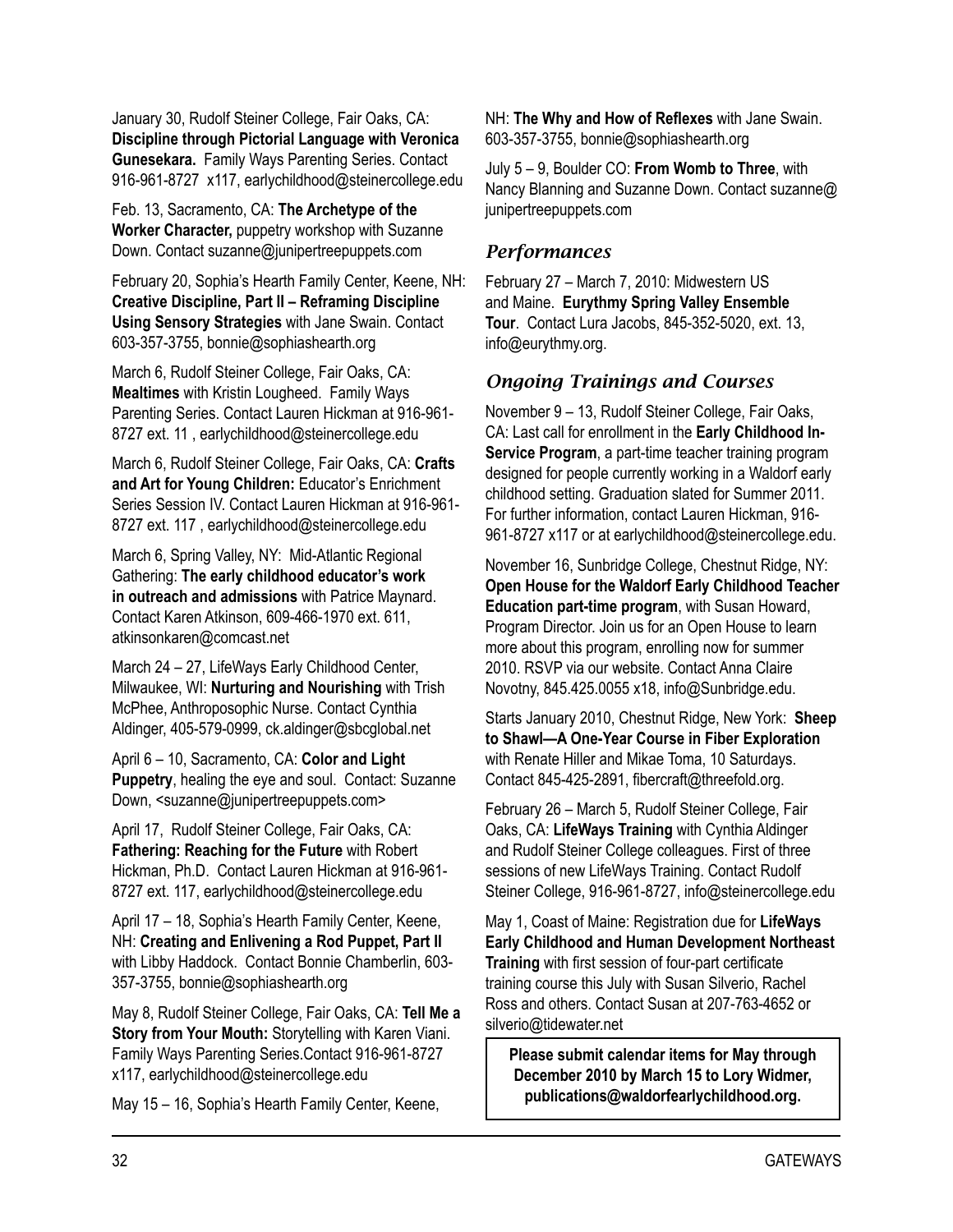Editor: Stephen Spitalny Editorial Advisor: Susan Howard Managing Editor: Lory Widmer Proofreading: Jennifer Kleinbach Administrator: Melissa Lyons Cover Art: Michael Howard Production: Frank Costantino

#### **Special Thanks**

We would like to thank everyone who contributed to this issue.

Grateful acknowledgement is made of permission granted to reprint articles from *Kindling*, our sister journal in the UK. In this issue, "Child Observation," "Self-Review for the Teacher," and "Plant Dyeing in the Kindergarten" previously appeared in *Kindling*.

> The images on pages 15 and 16 are from the forthcoming WECAN book *A Day Full of Song* by Karen Lonsky, illustrated by Victoria Sander Photograph on page 25 courtesy of Louise deForest. Image on page 25 from *Saint Martin* (WECAN, 2009).

Past issues of Gateways are available online with many articles posted at http://www.waldorflibrary.org/gateways.html. The most recent issues will not be posted online. Hard copies of current issues and back issues can be ordered from WECAN.

#### **Seeking Your Contributions**

- Articles based on your experiences, observations or research.
	- Practical activities such as stories, circle times and crafts.
		- \*Reviews of books that support our work.
- Articles about or interviews with the elders in the Waldorf early childhood movement.
	- Websites that support early childhood work.
	- Your comments and questions about *Gateways* and past contents.

Annual individual membership, which includes subscription, is \$40.

*Gateways* is published twice yearly by

the Waldorf Early Childhood Association of North America, 285 Hungry Hollow Road, Spring Valley, New York, 10977. Telephone (845) 352-1690, Fax (845) 352-1695 info@waldorfearlychildhood.org.